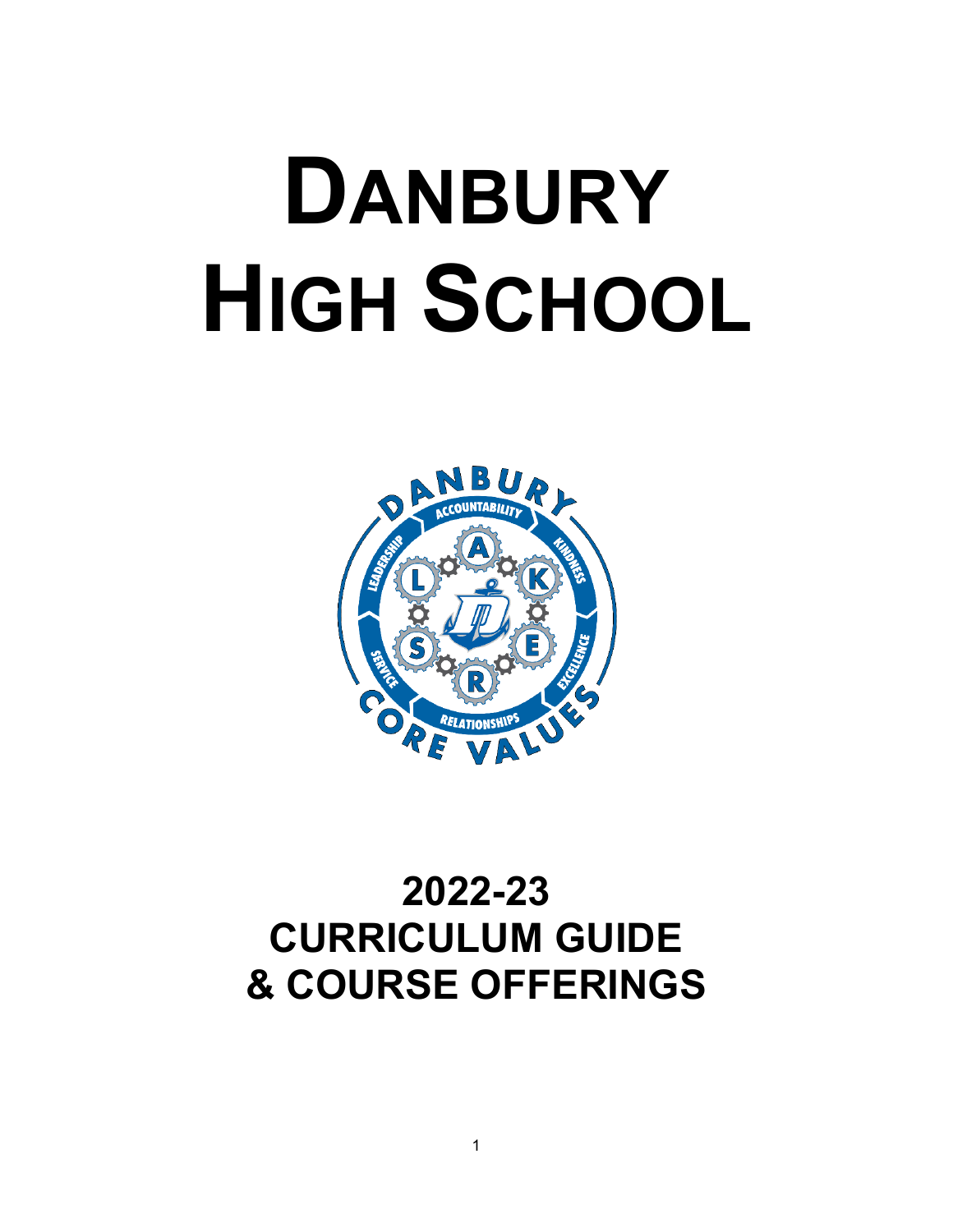#### **PURPOSE OF THE BOOKLET**

This booklet is designed to aid students in the selection of courses that will best fit their career plans. Many courses are required by the Ohio State Department of Education and/or by the Danbury Board of Education to fulfill graduation requirements. Students must pass these courses and meet the current graduation requirements as set forth by the Ohio Department of Education. **No student will be permitted to graduate without the completion of all requirements.** Some courses require prerequisites. (A prerequisite may be a certain grade in a lower-level course(s), a certain cumulative GPA or permission of the instructor.) These are clearly defined with the description of the course. Students should consult with the school counselor, administrator, teacher(s), and/or parent(s) when selecting courses.

#### **COURSE SELECTION**

Ohio has joined the Partnership for 21st Century Skills. Whether you plan to be a nuclear scientist, a nurse, a carpenter, etc. you will need certain skills to be competitive. Many of these skills require higher levels of math, science, and communication skills. The Ohio Core requires that all students pass Algebra II or its equivalent in order to receive a diploma. Specific academic skills are required to enter a specific field in college, especially in the areas of technology, engineering, and science. Your choice of courses may determine what areas you can study after high school. It is important to not take the "easy way out" as this may diminish your options after graduation.

Danbury High School has many different options available to students as they chart out their future career plans. These include *Bowling Green State University*, *University of Findlay* and *Owens Community College* courses (taught at Danbury, by Danbury staff), on-line classes, EHOVE Career Center, tech prep, and post-secondary enrollment options.

Every effort will be made to schedule students into the courses of their choice and qualification, but not all courses will be offered each year. In order for students to make an informed decision about course selections each year they will complete a plan for their high school career and revisit it each spring.

#### **SCHEDULE CHANGES / DROPPING COURSES**

Students can request a change to his/her schedule by seeing the School Counselor/Principal within the first week of the semester. (Please note that CCP courses follow a different add/drop calendar and students enrolled in a CCP course will need to adhere to those policies and deadlines.)

After the first month of a semester, or at the semester of a yearlong course, with the approval of the parent, School Counselor and the Principal, students may drop/withdraw from a course; however, **classes dropped after this time may result in a failing grade for the semester.**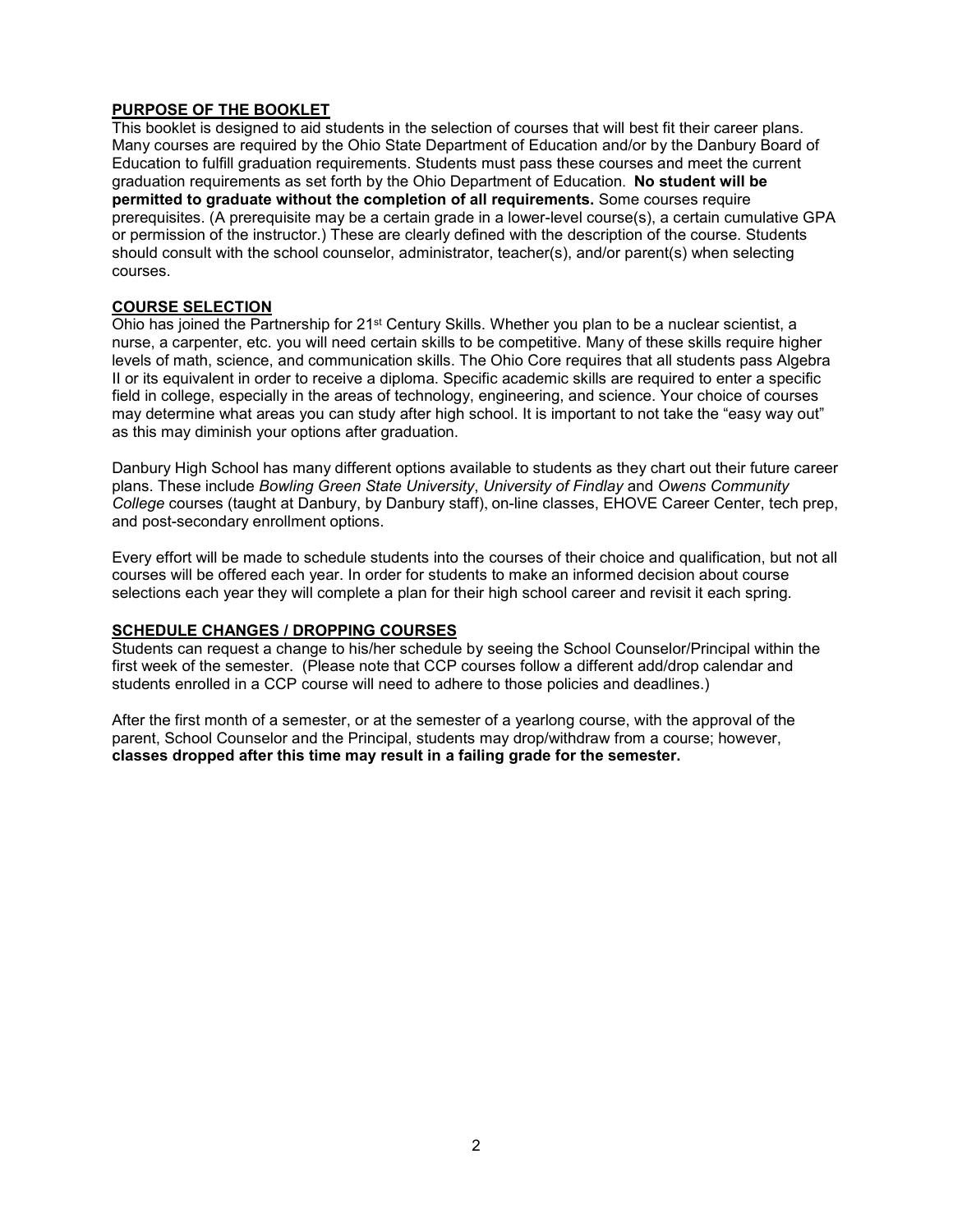## **REQUIREMENTS FOR GRADUATION – CLASS OF 2023 AND BEYOND**

A student may not receive a diploma from Danbury High School unless he or she has fulfilled the requirements for graduation established by The Ohio Department of Education and the Danbury Local Schools Board of Education. State law introduced new, permanent graduation requirements for students in the class of 2023 and beyond. Students entering ninth grade **after July 1, 2019**, must meet the new requirements outlined in state law.

**REQUIREMENT:** Per the Danbury Local Schools Board of Education, students must earn a minimum of 21.5 credits in the specified subjects below and 20 hours of Community Service.

| <b>CONTENT AREA</b>                            | <b>CREDIT(S)</b><br><b>REQUIRED</b> |
|------------------------------------------------|-------------------------------------|
| <b>ENGLISH / LANGUAGE ARTS</b>                 | 4                                   |
| MATH<br>(must include Algebra 2 or equivalent) | 4                                   |
| SOCIAL STUDIES                                 | 3                                   |
| <b>SCIENCE</b>                                 | 3                                   |
| <b>SKILLS FOR LIFE</b>                         | 0.5                                 |
| HFAI TH                                        | 0.5                                 |
| PHYSICAL EDUCATION                             | 0.5                                 |
| <b>FINE ART</b>                                |                                     |
| PERSONAL FINANCE                               | 0.5                                 |
| <b>ELECTIVES</b>                               | 4.5                                 |
| <b>TOTAL CREDITS FOR GRADUATION</b>            | 21.5                                |
| <b>COMMUNITY SERVICE</b>                       | 20 hours                            |

**REQUIREMENT:** Students must earn a minimum of 21.5 credits in the specified subjects below.

| <b>OHIO'S STATE TESTS</b>  | <b>PASSING SCORE</b> |
|----------------------------|----------------------|
| ALGEBRA 1                  | 684 or above         |
| ENGLISH 2 (aka ENGLISH 10) | 684 or above         |

*\*\*Students who do not pass a test will need to meet 1 of the 3 available options – contact the high school office for additional information.*

**REQUIREMENT:** Students must show readiness by earning 2 of the following diploma seals – 1 of the 2 must be Ohio-designed.

| OhioMeansJobs Readiness Seal (Ohio)          | Honors Diploma Seal (Ohio)          |
|----------------------------------------------|-------------------------------------|
| Industry - Recognized Credential Seal (Ohio) | Seal of Biliteracy (Ohio)           |
| College - Ready Seal (Ohio)                  | Technology Seal (Ohio)              |
| Military Enlistment Seal (Ohio)              | Community Service Seal (Local)      |
| Citizenship Seal (Ohio)                      | Fine & Performing Arts Seal (Local) |
| Science Seal (Ohio)                          | Student Engagement Seal (Local)     |

*\*\*PLEASE NOTE – THE OHIO DEPARTMENT OF EDUCATION (ODE) CONTINUES TO UPDATE AND REVISE GRADUATION REQUIREMENTS; THEREFORE, ANY OF THE GRADUATION REUQIREMENTS FOR THE CLASS OF 2023 AND BEYOND ARE SUBJECT TO CHANGE AT ANY TIME.*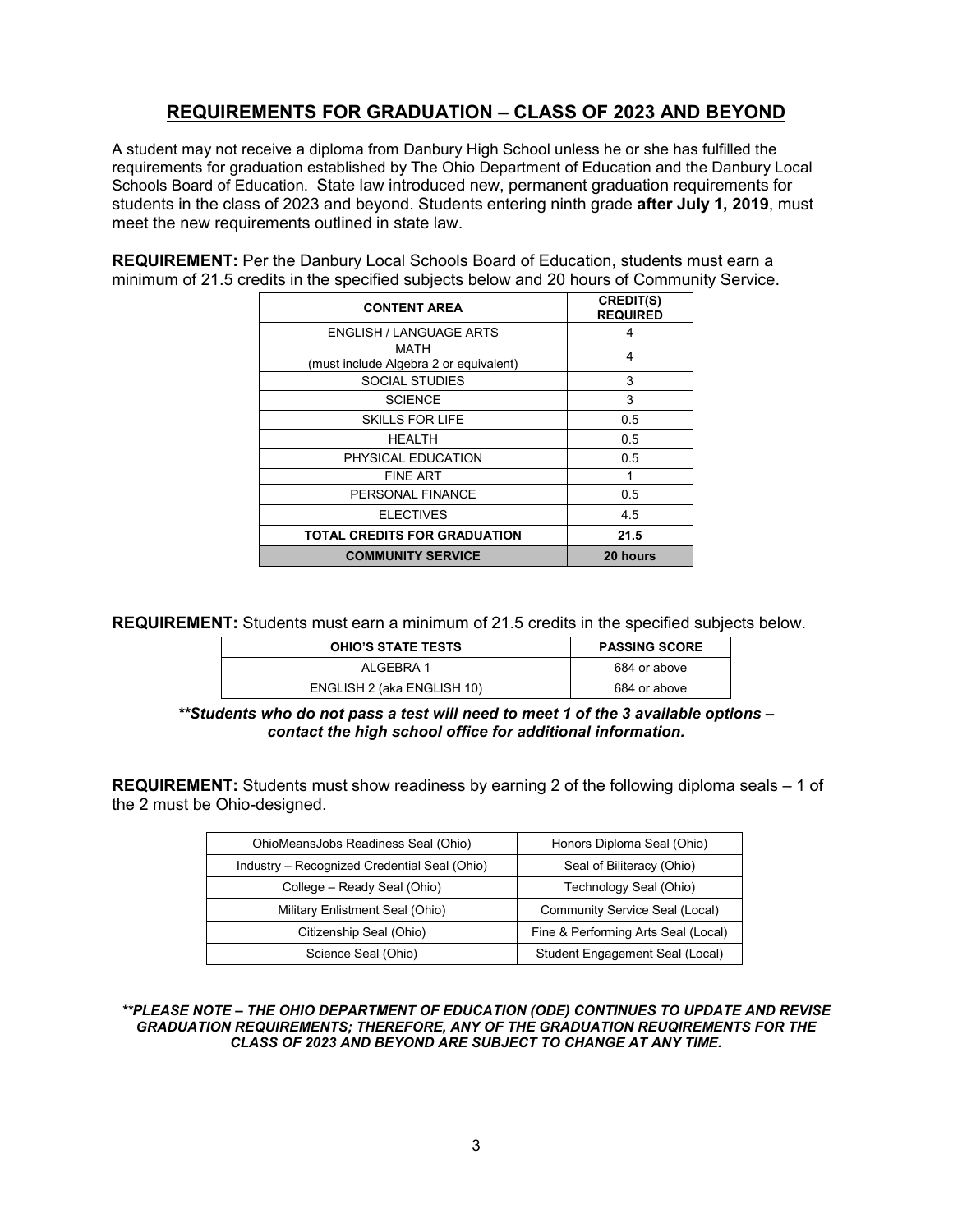#### **REQUIRED COURSE LOAD**

The normal load for all full-time students at Danbury High School will consist of 5.0 – 7.0 units of credit. Unless a student is taking 2 or more College Credit Plus classes, students are not to have more than 1 study hall in their schedule. This includes positions as an aide. Exceptions to this rule may apply to students earning flex credit, students who are in a program to recover credit, or other specific situations as approved by the principal. Students are urged to select as many courses as possible in the fields of mathematics, science, and foreign language. These courses, in addition to the required units in English and social studies, will serve to keep the doors open to the greatest number of opportunities in postsecondary education.

#### **CLASS STANDING**

Once in high school, students begin to earn units of credits toward graduation as outlined above. Designation for grade level assignment will be based on the following:

| Grade 9  | Freshman  | $0-5.0$ credits    |
|----------|-----------|--------------------|
| Grade 10 | Sophomore | 5.25-10.0 credits  |
| Grade 11 | Junior    | 10.25-15.0 credits |
| Grade 12 | Senior    | $15.25 +$ credits  |

#### **PHYSICAL EDUCATION WAIVER**

The Ohio CORE allows a waiver of formal Physical Education classes for students who participate in two seasons of sports, marching band, or cheerleading at their school. The PE credit must be replaced with another course, which contains at least 60 hours or ½ credit.

#### **HONORS VS REGULAR DIPLOMA**

Danbury High School issues two types of high school diplomas: Honors and Regular. Ohio students have the opportunity to choose to pursue one of six honors diplomas. It is important that students, as early as their freshman year, plan for the type of diploma they wish to receive at graduation. The appropriate Honors Diploma sticker will be attached to the diploma if students meet the requirements for one of the six honors diplomas. *To see the options, please visit the Ohio Department of Education website and search for 'Honors Diplomas.' The requirements for the Academic Honors Diploma are listed below.* 

#### **ACADEMIC HONORS DIPLOMA ALL BUT ONE OF THE FOLLOWING CRITERIA MUST BE MET, UNLESS IT IS A MINIMUM GRADUATION REQUIREMENT.**

| Math               | 4 units                                                                                          |
|--------------------|--------------------------------------------------------------------------------------------------|
| Science            | 4 units, including 2 units of advanced science                                                   |
| Social Studies     | 4 units                                                                                          |
| World<br>Languages | 3 units of one world language, or no less than 2 units of each of<br>two world languages studied |
| Fine Arts          | 1 unit                                                                                           |
| <b>GPA</b>         | $3.5$ on a $4.0$ scale                                                                           |
| <b>ACT/SAT</b>     | ACT: 27 or higher/SAT: 1280 or higher                                                            |

#### *(Requirements as of 4/10/17 from the Ohio Department of Education website and are subject to change or be updated during the 2022-23 school year.)*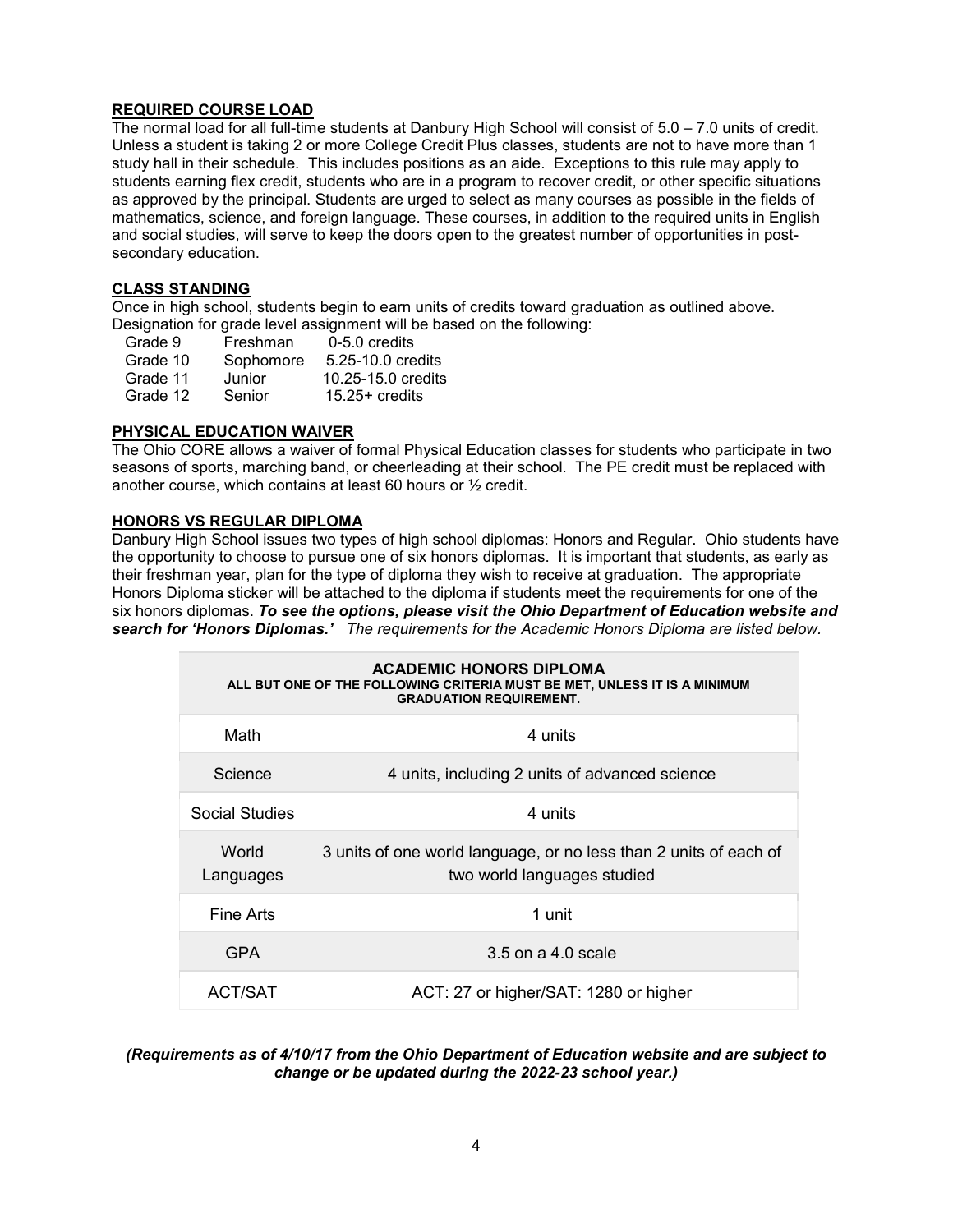# **EDUCATIONAL OPPORTUNITIES**

#### **COLLEGE CREDIT PLUS (CCP)**

Ohio's College Credit Plus can help you earn college and high school credits at the same time by taking college courses from community colleges or universities. The purpose of this program is to promote rigorous academic pursuits and to provide a wide variety of options to college-ready students. Taking a college course from a public college or university College Credit Plus is free. That means no cost for tuition, books or fees. If you choose to attend a private college or university, you may have limited costs. Danbury High School will provide information about the program to all interested district students and their parents between the dates of October 1 and February 15 each year. By April 1, the high school should be notified in writing (application) if the student intends to participate in the program during the following school year. A Letter of Intent to Participate in College Credit Plus from the Ohio Department of Education must be completed and on file in the high school office no later than April 1, as well. Below are suggested 15 and 30 hour pathways, which includes Bowling Green State University courses, as well as University of Findlay and Owens Community College courses.

#### **SUGGESTED POSSIBLE 15 HOUR / 30 HOUR PATHWAYS**

| <b>15 HOUR PATHWAY</b>                         |                               | <b>30 HOUR PATHWAY</b>                         |                               |
|------------------------------------------------|-------------------------------|------------------------------------------------|-------------------------------|
| <b>Course Name</b>                             | <b>Credit</b><br><b>Hours</b> | <b>Course Name</b>                             | <b>Credit</b><br><b>Hours</b> |
| CHEM 111: Basic Chemistry & Lab<br>(UF)        | 4.0                           | WRIT 1110: Seminar in Academic<br>Writing (BG) | 3.0                           |
| WRIT 1110: Seminar in Academic<br>Writing (BG) | 3.0                           | WRIT 1120: Seminar in Research<br>Writing (BG) | 3.0                           |
| MATH 123: Elementary Statistics (UF)           | 3.0                           | MATH 123: Elementary Statistics (UF)           | 3.0                           |
| BIOL 102: Introduction to Biology (UF)         | 3.0                           | HST 1510: World Civilizations (BG)             | 3.0                           |
| HST 1510: World Civilizations (BG)             | 3.0                           | ESOH 100: Environment & Society<br>(UF)        | 3.0                           |
| <b>TOTAL COLLEGE</b><br><b>CREDIT HOURS</b>    | 16.0                          | PHY 201: General Physics<br>(Owens CC)         | 5.0                           |
|                                                |                               | MATH 141: Calculus I (UF)                      | 4.0                           |
|                                                |                               | CS 1000: Understanding Computers<br>(BG)       | 3.0                           |
|                                                |                               | CHEM111: Basic Chemistry & Lab<br>(UF)         | 4.0                           |
|                                                |                               | <b>TOTAL COLLEGE</b><br><b>CREDIT HOURS</b>    | 31.0                          |

*Please note: these are only suggested pathways. A pathway can be individualized to a student's specific academic objectives.*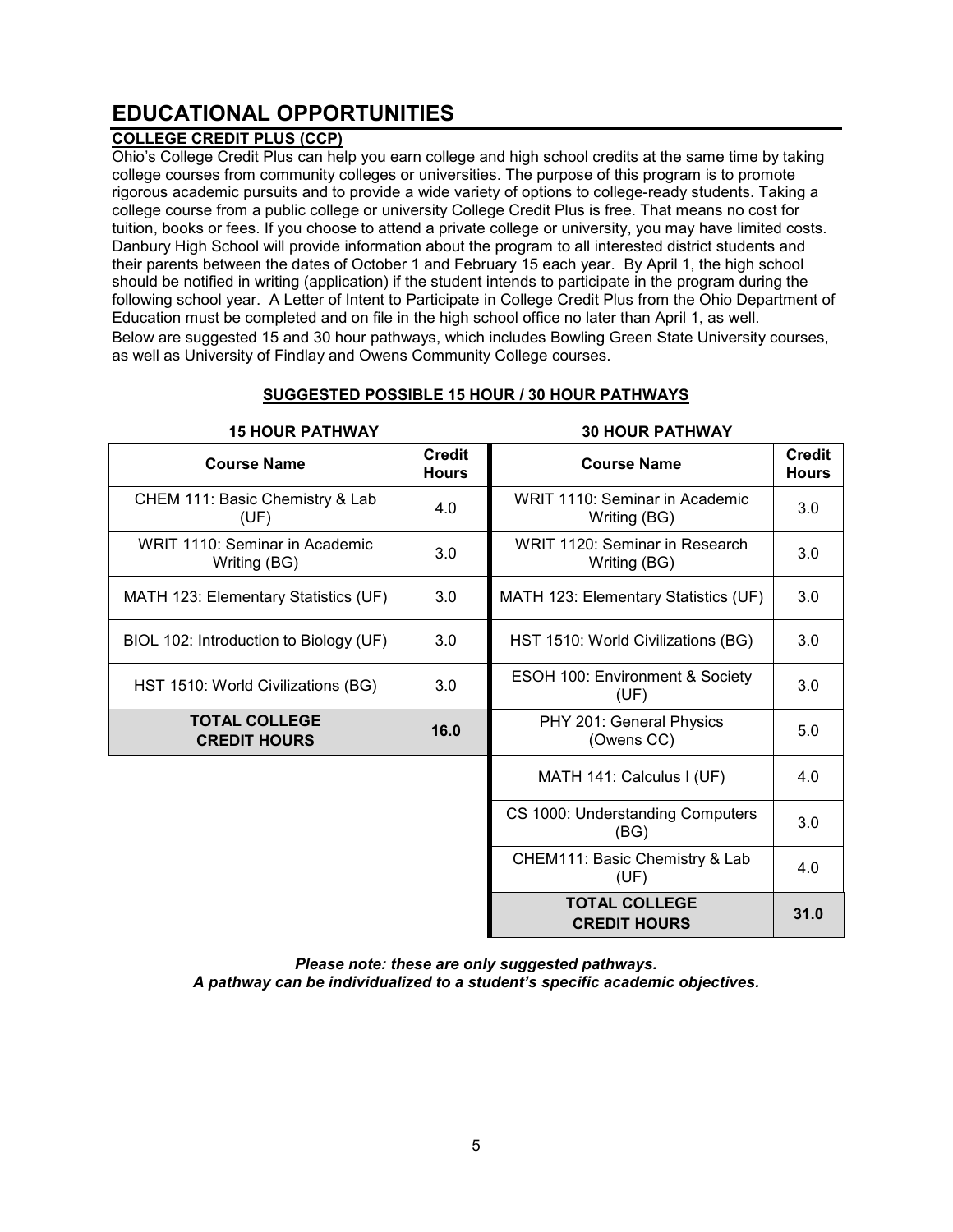#### **EHOVE**

Students have the opportunity to participate in vocational and tech prep programs, available during the student's sophomore, junior and senior years. Please see the School Counselor or Principal for more detailed information.

#### **ONLINE OPTIONS FOR CREDIT**

#### *VLA (Virtual Learning Academy)*

VLA provides web-based classes for credit recovery or for students to meet the health requirement for graduation. Danbury staff monitors and grades the VLA classes, but all work is completed online.

| <b>VLA</b>                                                | Approximate<br>Cost | <b>Additional Information</b>                                                                                                                                                                                                                                                                                                                                                                                                                                                                                                                                                                                                                                                                                 |
|-----------------------------------------------------------|---------------------|---------------------------------------------------------------------------------------------------------------------------------------------------------------------------------------------------------------------------------------------------------------------------------------------------------------------------------------------------------------------------------------------------------------------------------------------------------------------------------------------------------------------------------------------------------------------------------------------------------------------------------------------------------------------------------------------------------------|
| <b>Health</b>                                             | \$100               | If a student elects to take health online, through VLA in the summer, then<br>students/parents are responsible for the cost - \$100. The health grade will be included<br>in the student's GPA.                                                                                                                                                                                                                                                                                                                                                                                                                                                                                                               |
| <b>VLA</b><br>Course(s)<br>(during the<br>school<br>year) | **N/A               | Students may retake classes they have failed. Students will be assigned to the library<br>for at least 1 period per day to do the lessons. (The number of periods assigned to the<br>library depends on the number of courses to complete.) Students are responsible for<br>making the administrator or counselor aware if they are having difficulty with the<br><b>COULSE</b><br>At administrator and counselor discretion, a student may be able to take a VLA course<br>for reasons other than credit recovery. In this case, the fee rule below is applicable.<br>**If a student does not complete his/her VLA courses during the assigned dates<br>within the school year, then a fee will be assessed. |
| <b>Credit</b><br><b>Recovery</b><br>(summer)              | \$200               | Students in grades 9-11 who have failed a course may retake that course online<br>during the summer. Summer credit will not change a student's previous quarter GPA<br>or athletic eligibility.                                                                                                                                                                                                                                                                                                                                                                                                                                                                                                               |

#### *Lincoln Learning Interactive*

Danbury High School students will be able to take some courses online to enhance their education. Web based learning is a class in which students work independently online. Courses offered are to enhance the curriculum and are not offered at Danbury as part of the master schedule. Highly qualified, non-Danbury teachers are instructors for the classes. Students interested in taking one or more of these courses must be highly motivated and remain on track to complete the courses. The student has several modules and tests to complete. Students may not sign up for more than 2 courses per semester, unless there are extenuating circumstances as determined by the principal and guidance counselor. (These courses may be used to complete requirements upon recommendation of the administration.) A list of available courses and more information can be obtained by making an appointment with the high school office. The credits and grades earned will be included in the student's cumulative grade point average.

*If the student does not complete the course within the semester or fails the course, he/she will be responsible for the fee, approximately \$300, for each course. Any additional materials for projects are the responsibility of the student.*

#### **FLEX-CREDIT**

Flex Credit enables high school students to earn units of high school credit based upon a demonstration of subject area competency. This policy allows students to earn credit instead of or in combination with completing hours of classroom instruction. The Danbury Board of Education adopted this policy in the fall of 2009 with implementation for the 2011-12 school year. Students will be able to show what they know and move on to higher-order content they are ready to learn, but have not mastered; and they will be able to learn subject matter and earn course credit in ways not limited solely to seat time or the walls of the school building.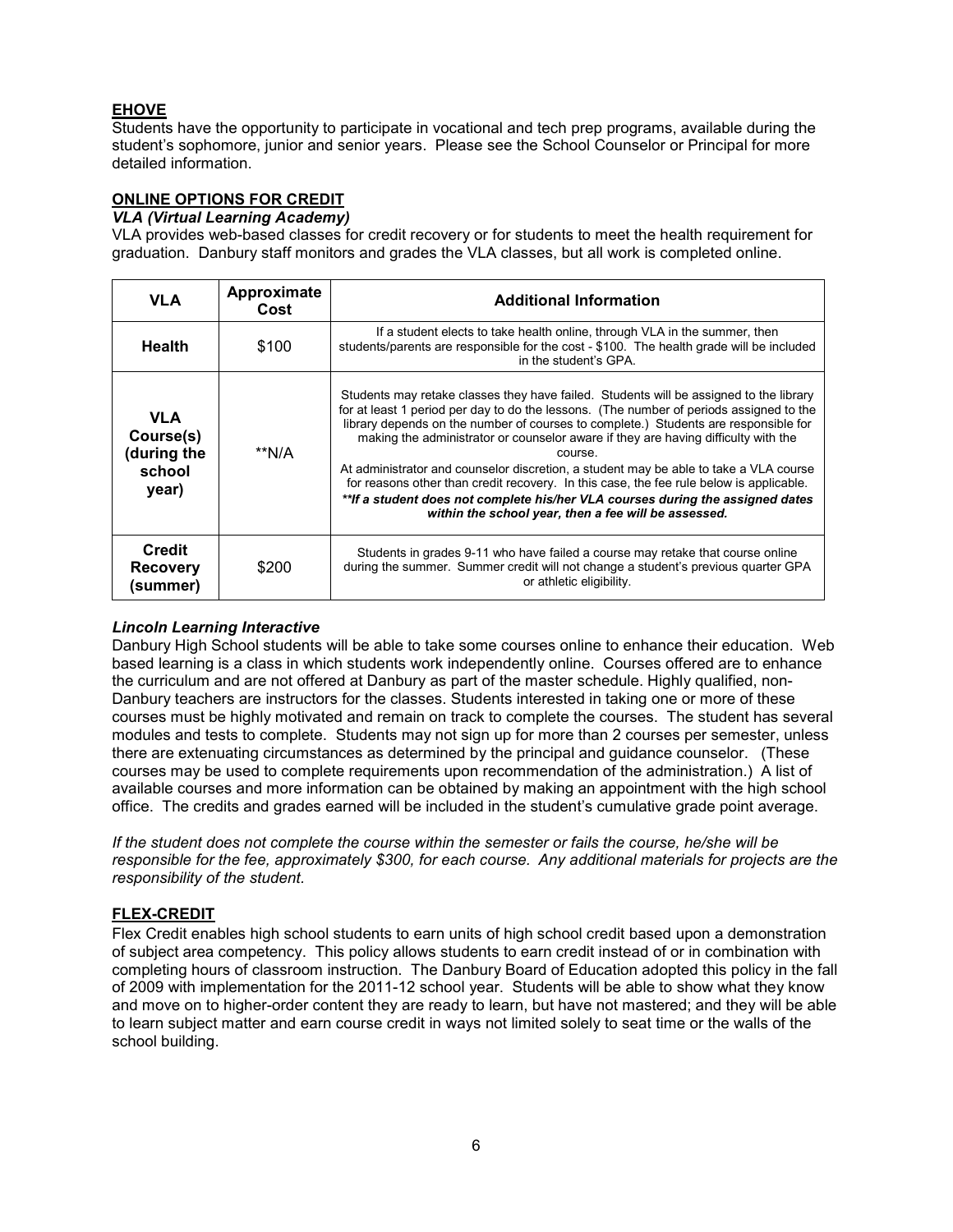#### **TESTING OUT OPTION**

Testing out procedures are designed to benefit two specific groups of students. The first group includes the highly motivated student who would like to accelerate learning and bypass one or more classes by taking unit tests, semester exams, and completing major term papers, projects, performance or presentations for one or more classes without taking a partial or full year instructional class to earn the credit. The second group includes the student who has dropped out or has been out of school for more than one year or who has been on home school instruction and would like to re-enter public high school. For this student, such assessment would ensure correct and fair placement in classes where he/she is academically prepared to succeed and maintain progress to graduate. Testing Out of a class does not benefit or count toward athletic eligibility (for enrolled credits in a grading period) under the rules of the Ohio High School Athletic Association.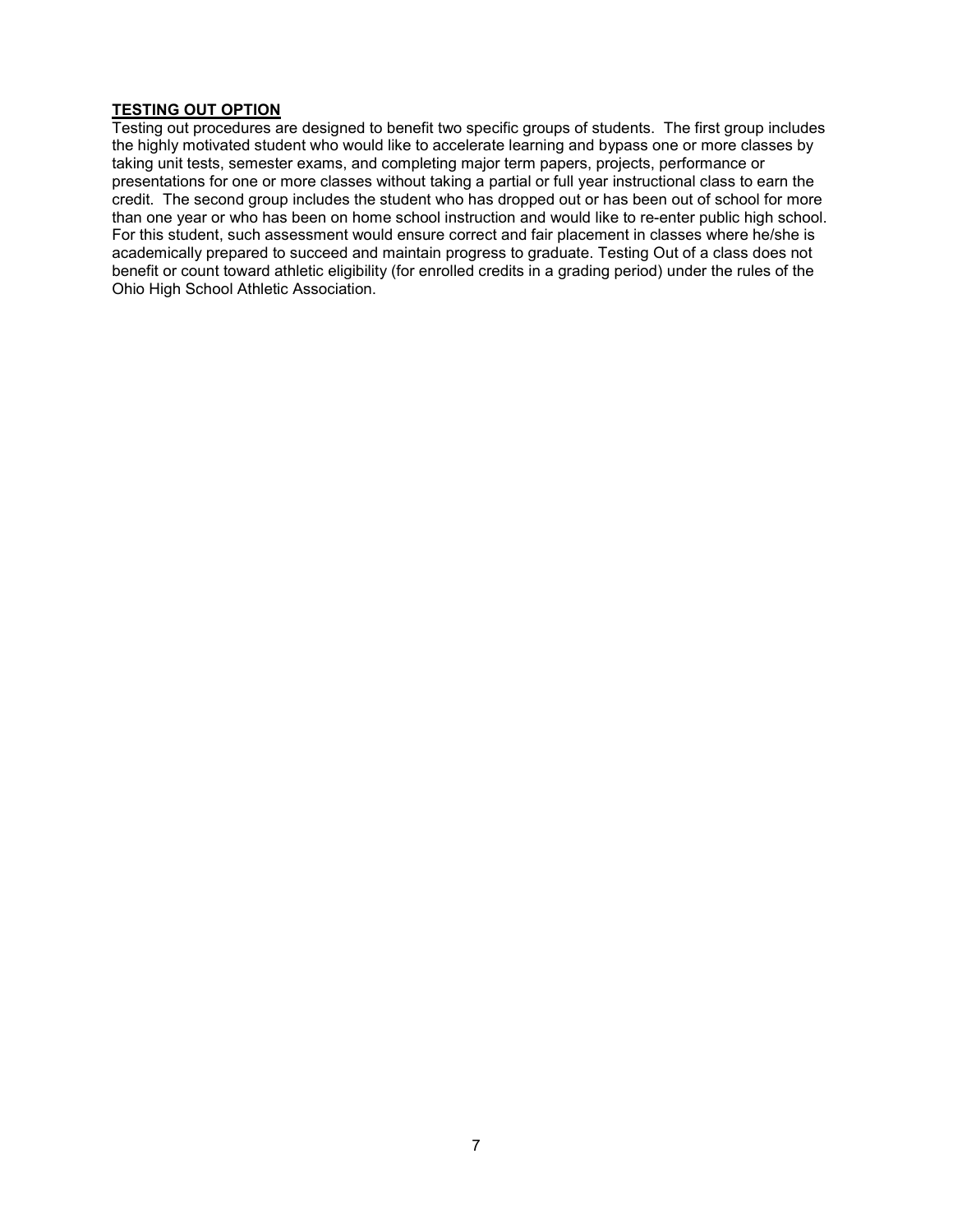# *Danbury High School 2022-23 Course Offerings*

# **ART**

#### **STUDIO ART & DESIGN 1**

**Grade Level:** 9-12 (or advanced 8th grade students, must be recommended by instructor) **Credit:** ½ each semester

**Content:** Explore a variety of exciting opportunities and materials to gain knowledge about the art making process. Learn to think conceptually and realize potential as a creative and critical thinker in order to meet the challenges of 21st century living. Explore personal interests while developing skills in the areas of drawing, painting, printmaking, ceramics, sculpture, and digital media. Course content includes art production, art appreciation, and studies in visual culture.

#### **STUDIO ART & DESIGN 2**

#### **Grade Level:** 9-12

**Credit:** ½ each semester

**Content:** Cultivate previously developed artistic knowledge and skills learned in Studio Art and Design 1. Explore new combinations and possibilities in the use of two-dimensional and three-dimensional media including technological applications. Investigate contemporary topics as they relate to artistic expression and design. Ask questions, solve problems, create products, and communicate ideas in innovative ways. Course content includes art production, design thinking, art history, criticism, aesthetics, and studies in visual culture. Each 9 weeks a different media will be studied.

#### **STUDIO ART & DESIGN 3**

#### **Grade Level:** 10-12

#### **Credit:** ½ each semester

**Content:** Expand and improve artistic understandings and skills by using creative processes. Develop an individual style and voice to communicate ideas. Articulate responses to personal and global issues through the integration of traditional and electronic media. Present artworks in diverse formats. Course content includes art production, design application, art history, criticism, aesthetics, and studies in visual culture.

#### **STUDIO ART & DESIGN 4**

**Grade** Level: 11-12

#### **Credit:** ½ each semester

**Content:** Engage in advanced study of art production, art history, aesthetics, and art criticism while maintaining the attitude and self-discipline of a working artist. Practice and exhibit technical proficiency and personal style, work in advanced media, and apply professional presentation techniques to develop and prepare artwork for exhibitions and portfolios. Demonstrate quality, concentration, and breadth of experience in a body of work and select work for personal exhibitions, exit portfolios, and presentation portfolios.

#### **CERAMICS / ADVANCED CERAMICS**

*This is a semester course*. **Grade** Level: 9-12 **Credit:** ½

**Content:** Students will be exposed to basic hand building procedures as well as wheel-thrown techniques. A variety of projects will be constructed. Students will also engage in fundamental glazing and firing techniques. All projects will include exposure to various tools, techniques and vocabulary.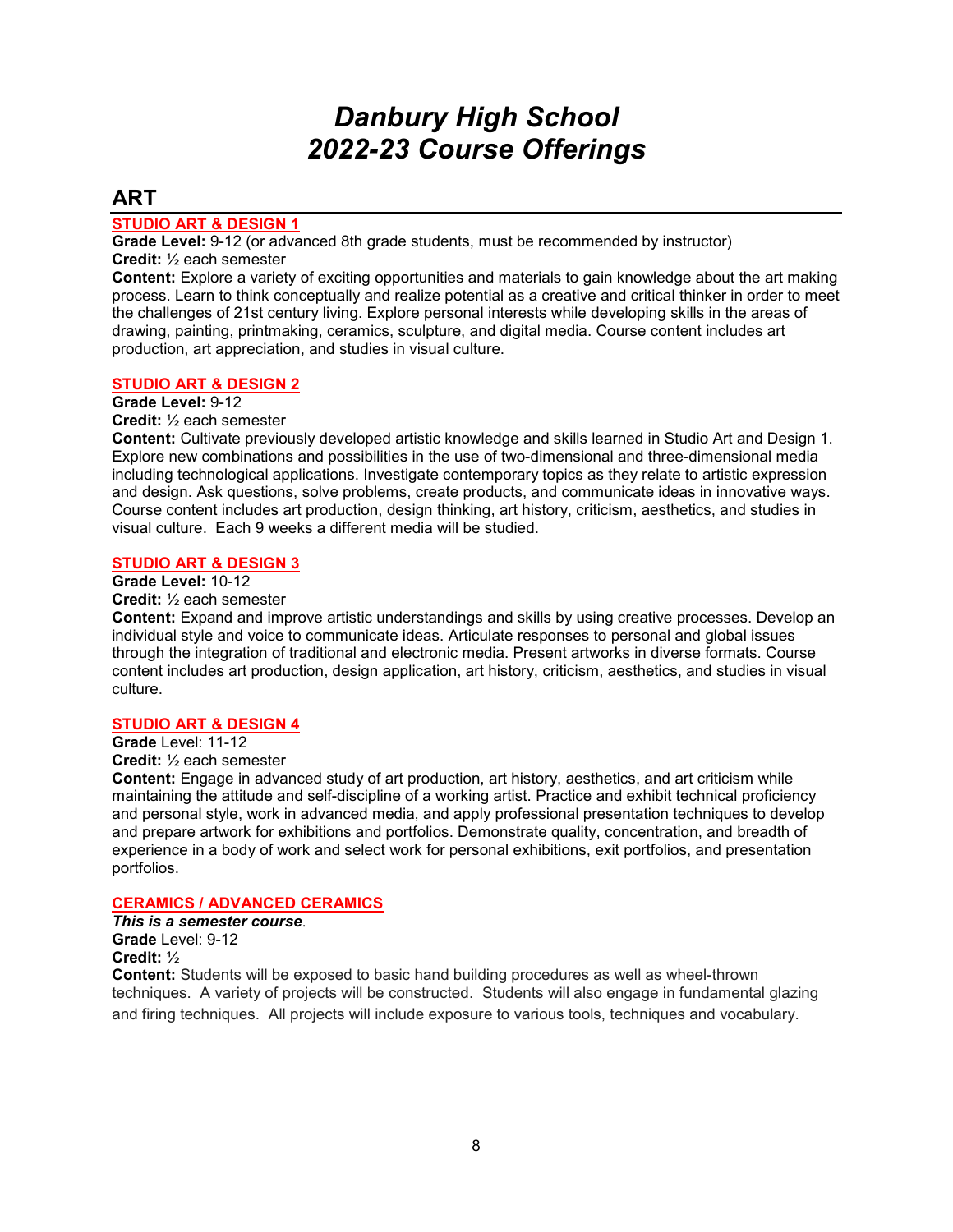#### **STUDIO ART & DESIGN INDEPENDENT STUDY**

*This is a semester course*.

**Grade Level:** 10-12 **Credit:** ½ each semester

**Content:** Studio Art & Design Independent Study is an upper level elective art course designed for those students who wish to explore art further than that offered in Studio Art & Design 3 or 4. Students taking Independent Study Art will establish goals for individual growth and exploration of their own interests and style in their study of the visual arts. After discussing their goals for each 9-weeks, the teacher and student will establish an expected number of projects / assignments along with approximate dates of completion that the students will complete. Independent study students work at their own pace, choose their own subjects, and are responsible for monitoring their own progress in terms of meeting the goals that they and the teacher establish for them at the beginning of each 9-week grading period. In addition to completing the aforementioned art projects, the students will be responsible for completing both written and reading assignments as well as a semester and final exam.

# **BUSINESS/COMPUTER APPLICATIONS**

#### **SKILLS FOR LIFE**

*Required for graduation.* *This is a semester course.* **Grade Level:** 9-12 **Credit:** ½

**Content:** In this course, students will use Microsoft Office Word, Excel, and Power Point in the Windows environment to create documents applicable to home and school. This course provides business and personal applications using each of the programs. Students will find the tools they need to utilize these skills after high school. Students also learn appropriate and effective use of the Internet. These applications will also apply to post-secondary (college) education and workplace tasks. This course helps students develop efficient and practical computer skills beyond the basics, which they may have learned at home or in our middle schools.

#### **BOWLING GREEN STATE UNIVERSITY CS1000: COMPUTER BASICS**

#### *Counts towards Skills graduation requirement.*

#### *This is a semester course.*

**Prerequisite:** Students must meet the Bowling Green State University College Credit Plus requirements for admission to the course and to earn college credit.

**Grade Levels:** 9, 10, 11, 12

**Credit:** ½ Danbury High School credit / 3 Bowling Green State University College credit hours **Content:** Computer technology and related social issues. Hardware, software, applications in diverse areas. Problems concerning computerized services, data banks, governmental controls. Problem solving using software packages (such as hypertext, spreadsheets, word processing, database, presentation graphics, etc.). Credit not applicable toward a major in computer science.

#### **PERSONAL FINANCE**

*Required for graduation. This is a semester course.* **Grade Level:** 9-12

#### **Credit:** ½

**Content:** Students will develop attitudes and skills to achieve personal and workplace financial wellness, as well as explore careers and examine how career choices can impact finances. Intended learning outcomes include the following: • develop a personal profile of interests, skills and goals related to career options • examine global trends that impact employment opportunities • choose resources to meet individual, family, and business financial goals • evaluate financial institutions and services to meet valued ends • predict changes in financial priorities needed to protect financial health through the family life cycle • assess use of credit and debt to meet personal and family financial goals • evaluate role of taxes in personal financial decisions • compare strategies to insure against financial loss against health, life, auto, and home or property • build relationship and conflict skills.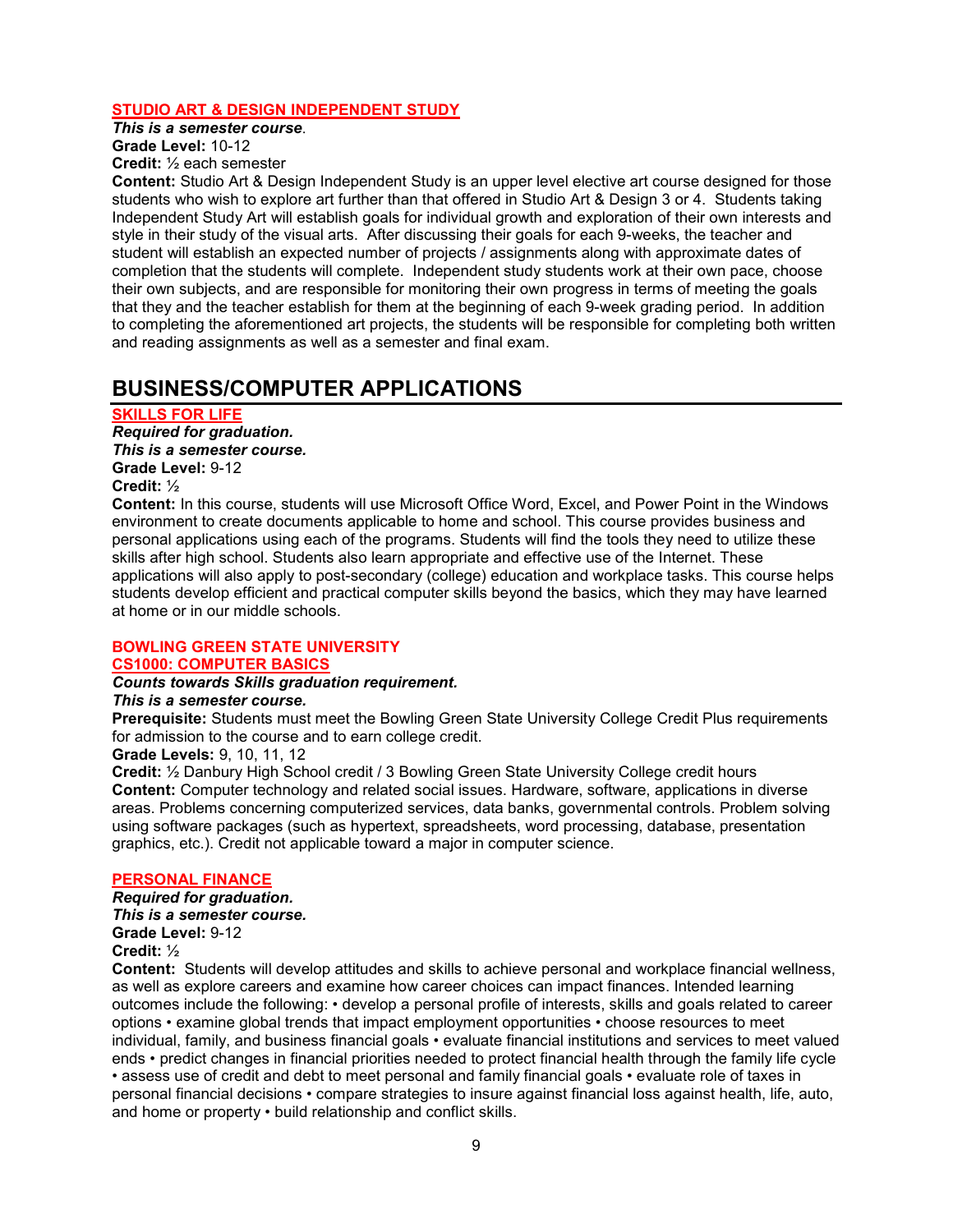#### **UNIVERSITY OF FINDLAY ACCT220 – PRINCIPLES OF ACCOUNTING**

**This course is recommended for students who are considering a major in business.**

**Prerequisite:** Students must meet University of Findlay College Credit Plus requirements to earn college credit.

*\*\*A student can take this course if they don't meet the College Credit Plus requirements; however, they will only receive Danbury High School credit, not University of Findlay credit. The course will be listed as ACCOUNTING 1.* 

#### **Grades:** 10-12

**Credit:** 1 Danbury High School Credit / 3 University of Findlay credit hours

**Content:** This course develops an understanding of the basic elements of financial accounting and the role of accounting in society. Students are introduced to fundamental accounting concepts, procedures, and terminology. Emphasis is placed on accrual accounting, revenue and expense recognition, accounting for assets, liabilities and equity, the accounting cycle, merchandise accounting, and internal controls. The course includes transaction analysis and the preparation and understanding of financial statements.

#### **DIGITAL MEDIA (FORMERLY GRAPHIC DESIGN)**

*This is a semester course.* **Prerequisite:** C or higher average in Skills for Life and teacher approval **Grade Level:** 10-12 **Credit:** ½ **Content:** In this course, students will learn to use software to produce publishable materials that may be used in business careers.

#### **PHOTOSHOP / HTML**

*This is a semester course.*

**Prerequisite:** C or higher average in Skills for Life **Grade Level:** 10-12 **Credit:** ½ each semester

**Content:** Students will learn to work with the native language of the Internet, HTML (hypertext markup language), along with picture/text editing software, Adobe Photoshop. Students will learn to use a digital camera, then create and edit the images. Students will also learn how to create web pages using HTML without the dependence of any special software. Concepts such as tagging, tables, image formatting, meta-tags and attractiveness of design will be covered.

#### **YEARBOOK**

**Prerequisite:** C or higher average in Graphic Design and teacher approval **Grade Level:** 11-12 **Credit:** ½ each semester **Content:** This course is designed to use the skills from Graphic Design to produce the Totem, DHS yearbook.

#### **ENTREPRENEURSHIP**

*This is a semester course.* **Grade Level:** 9-12 **Credit:** ½

**Content:** Have you ever thought about starting your own business? Entrepreneurship focuses on the aspects of creating and running a successful business. This class will focus on various types of new business opportunities to start as well as learning about the basics of what an entrepreneur needs to know and consider in order to start and run their own business successfully. Consider how you can use your passion and strengths as a possible future career option as an entrepreneur.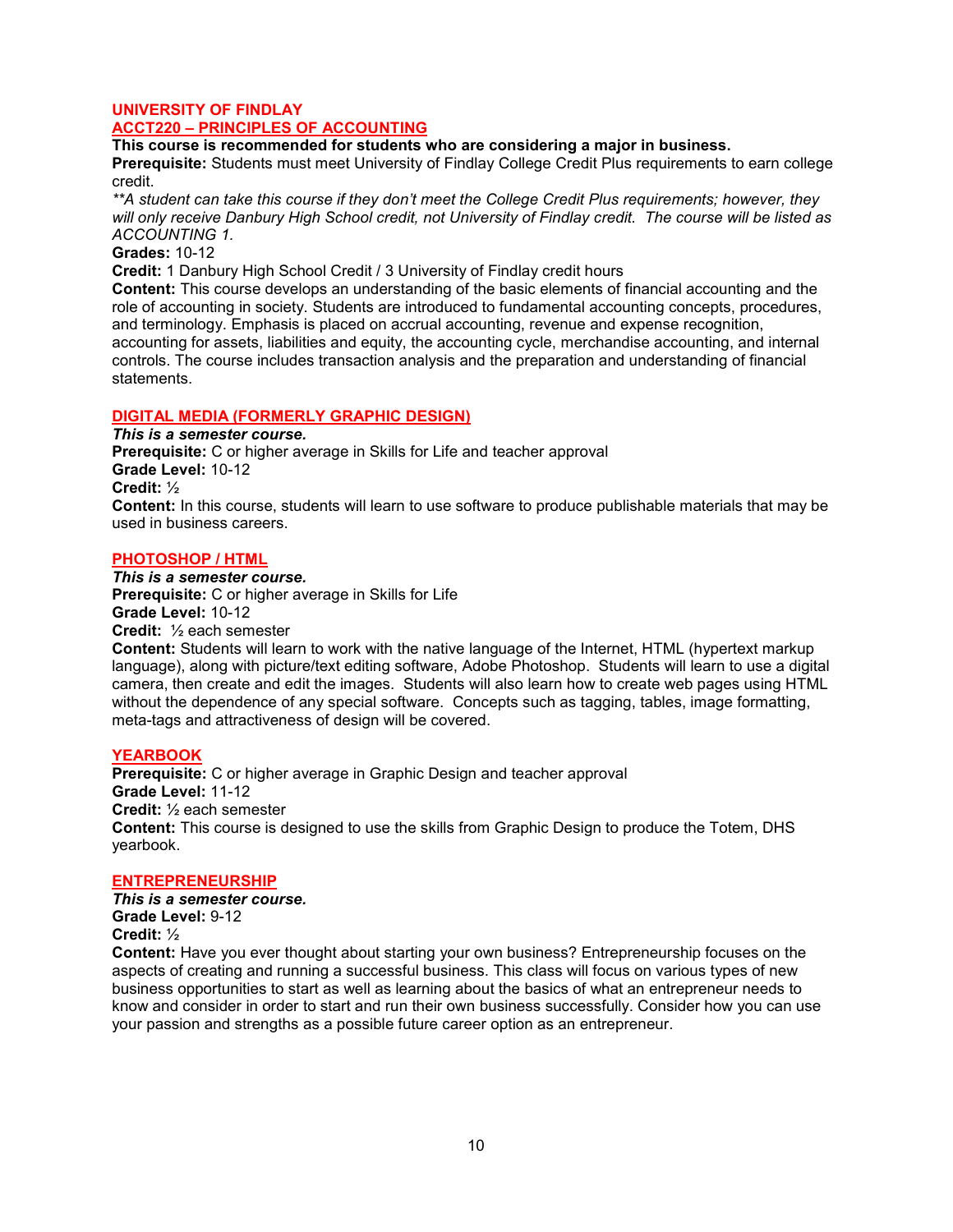#### **COMPUTER SCIENCE PWA**

*This is a semester course.* **Grade Level:** 9-12

**Credit:** ½

**Content:** Ever wonder how webpages and animated games work? Explore and create simple webpages from scratch and code your own animations and games while learning about the basic functions of a computer and how programmers utilize the problem solving process to create the products we use every day.

#### **COMPUTER SCIENCE ADP**

*This is a semester course.* **Grade Level:** 9-12 **Credit:** ½

**Content:** Phone apps are everywhere. Create several apps while learning the process the programmers follow to create their end result. Then move on to programming external devices to flash, make noise and report information.

#### **LEAD IT**

*This is a semester course.* **Grade Level:** 9-12 **Credit:** ½

**Content:** Do you love technology and helping others with their technology? With this class, you will continue to develop your knowledge and skills in both hardware and software. Once you have demonstrated your mastery in an area, you will help students and staff with creating, troubleshooting and/or repairing technology. Find the areas of technology you are interested in and work with others to create and maintain technology projects within the school. This is where you start to become part of Danbury's student tech team.

#### **BUSINESS FOUNDATIONS**

*This is a semester course.* **Grade Level:** 9-12 **Credit:** ½

**Content:** Foundations: Introduction to Business provides students with an opportunity to try a variety of business education activities. The purpose of this course is to introduce students to the various subjects offered in the business curriculum, not to master the various content areas. It will encourage students to pursue courses offered in the business curriculum during their remaining high school years. Students will also explore different areas of business to learn about career opportunities within the field.

#### **INTRO TO VIDEO PRODUCTION**

*This is a semester course.* **Grade Level:** 9-12 **Credit:** ½

**Content:** This course is designed to introduce students to the basics of video production and emerging cloud technologies. Students will work independently and in teams to create, produce, and deliver unique video projects for TV, social media, and commercial broadcasts. Students will also explore various types of videos for personal use as well as for potential clients.

#### **ADVANCED VIDEO PRODUCTION**

*This is a semester course.* **Prerequisite:** Intro to Video Production **Grade Level:** 9-12 **Credit:** ½

**Content:** This course builds on the skills and knowledge learned in Intro to Video Production. Students will work more independently filming and editing projects and will also learn more advanced audio/video editing techniques. Opportunities are provided for students to explore their creative talents using professional tools and multimedia software to create original productions.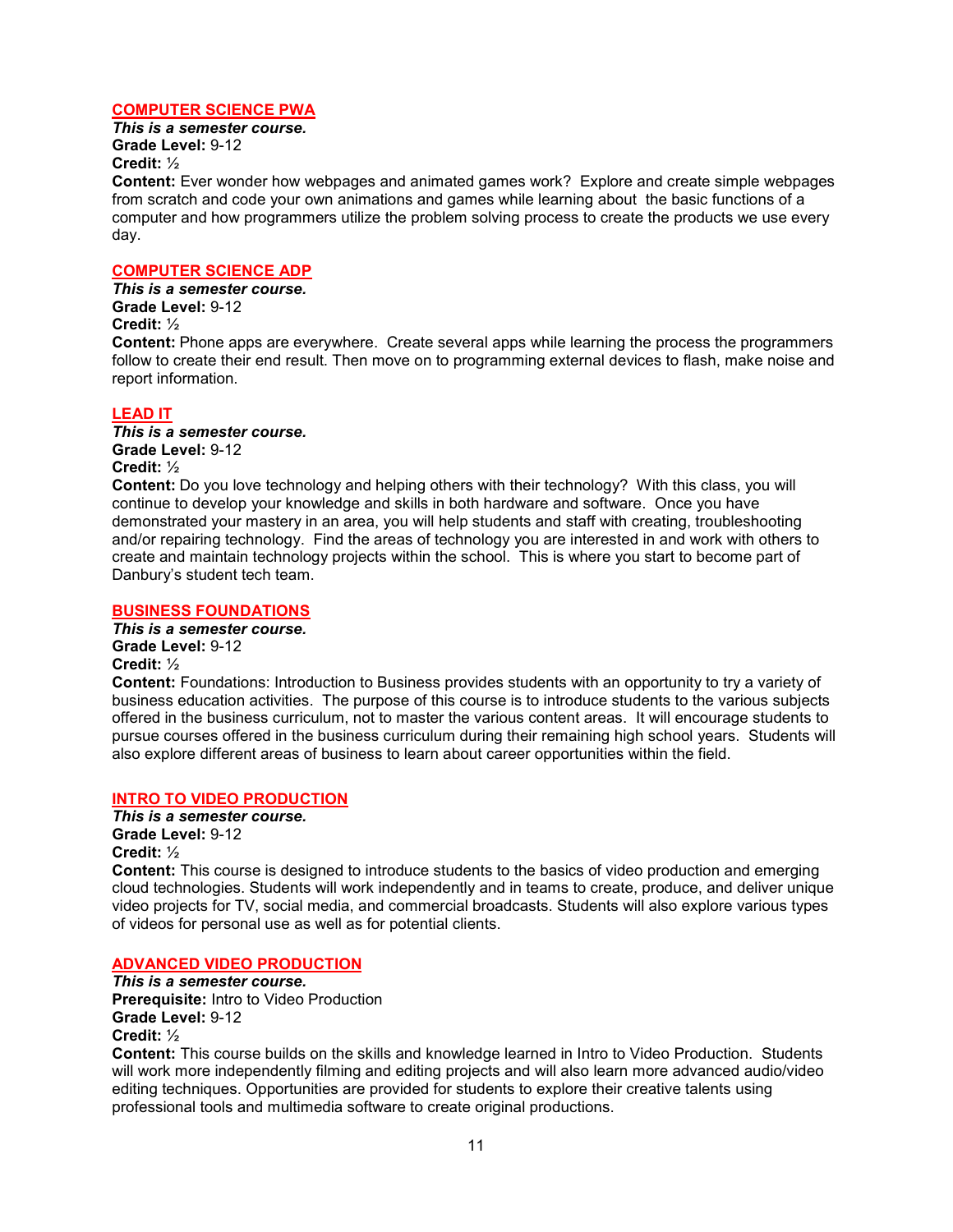# **ENGLISH / LANGUAGE ARTS**

#### **ENGLISH 9**

#### *This course, or a CCP equivalent, is required for graduation.*

**Grade Level:** 9-12

#### **Credit:** ½ each semester

**Content:** In this class, students will learn about other cultures, other places, and other time periods through exploration of various genres of literature. Students will learn the terms associated with literary analysis of short stories, novels, plays, mythology, poetry, and Shakespearean drama. In addition, the course will incorporate vocabulary building, writing, research, and speech/presentation skills through the reading, writing, and discussing of the literary works. This course will help to prepare students for literary work in subsequent years.

#### **ENGLISH 10**

#### *This course, or a CCP equivalent, is required for graduation.*

**Grade Level:** 10-12

**Credit:** ½ each semester

**Content:** American Literature consists of a chronological survey of American writers within various genres (poetry, short story, novel, and drama). Both written and oral reports will be required. With the addition of Shakespearean tragedy, students will study how his writing impacts the writing of American authors.

#### **ENGLISH 11**

#### *This course, or a CCP equivalent, is required for graduation.*

**Grade Level:** 11-12

**Credit:** ½ each semester

**Content:** Students will continue to study all genres of literature based on various themes. Students will read and write about what they have read, do oral presentations, research papers, and study various forms of media literacy.

#### **ENGLISH 12**

#### *This course, or a CCP equivalent, is required for graduation.*

**Grade Level:** 11-12

**Credit:** ½ each semester

**Content:** In this class, students will explore various genres and cultures in their literary works through novels and plays. Students will inspect the influence of a writer's choices on a work's universal theme and survey how a writer's life experiences, historical context, etc. may have impacted the literary work. Students will continue to build vocabulary, further develop their writing skills, and provide constructive criticism to other students.

#### **BOWLING GREEN STATE UNIVERSITY**

#### **WRIT1110: SEMINAR IN ACADEMIC WRITING**

#### *This is a semester course.*

**Prerequisite:** Students must meet the Bowling Green State University College Credit Plus requirements for admission to the course and to earn college credit.

*\*\*A student can take this course if they don't meet the College Credit Plus requirements; however, they will only receive Danbury High School credit, not Bowling Green State University credit. The course will be listed as ADVANCED ENGLISH.*

#### **Grade Levels:** 10, 11, 12

**Credit:** 1 Danbury High School credit / 3 Bowling Green State University College credit hours **Content:** Basic expository writing; emphasis on organizing and developing coherent essays of at least 800 words for college-educated audiences. Placement through pretesting.

#### **BOWLING GREEN STATE UNIVERSITY WRIT1120: SEMINAR IN RESEARCH WRITING**

#### *This is a semester course.*

**Prerequisite:** Students must meet the Bowling Green State University College Credit Plus requirements for admission to the course and to earn college credit.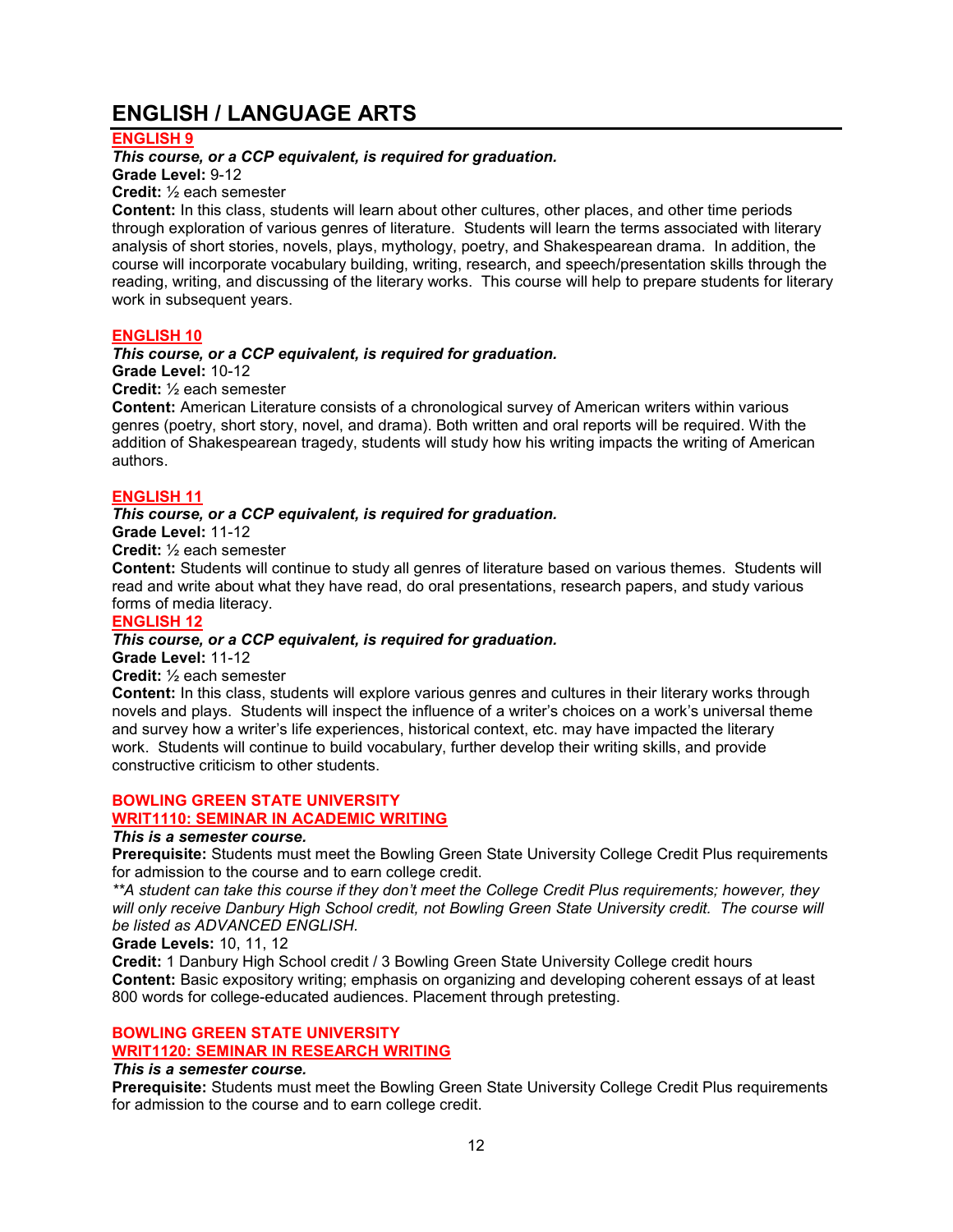*\*\*A student can take this course if they don't meet the College Credit Plus requirements; however, they will only receive Danbury High School credit, not Bowling Green State University credit. The course will be listed as ADVANCED ENGLISH.*

#### **Grade Levels:** 10, 11, 12

**Credit:** 1 Danbury High School credit / 3 Bowling Green State University College credit hours **Content:** Expository writing including research paper; emphasis on analytical writing based on critical reading. Placement through pretesting or successful completion of GSW 1100 or GSW 1110. Students must complete course and program portfolio assessment successfully to receive a passing grade.

#### **BOWLING GREEN STATE UNIVERSITY ENGL1500: RESPONSE TO LITERATURE**

#### *This is a semester course.*

**Prerequisite:** Enrollment in or completion of GSW 1110. Students must meet the Bowling Green State University College Credit Plus requirements for admission to the course and to earn college credit. *\*\*A student can take this course if they don't meet the College Credit Plus requirements; however, they will only receive Danbury High School credit, not Bowling Green State University credit. The course will be listed as RESPONSE TO LITERATURE.*

#### **Grade Levels:** 9, 10, 11, 12

**Credit:** 1 Danbury High School credit / 3 Bowling Green State University College credit hours **Content:** A general education course emphasizing discussion of humanistic themes based on student responses to readings in fiction, drama, poetry and nonfiction. Not accepted toward English major or minor.

#### **BOWLING GREEN STATE UNIVERSITY ENGL2000: WRITING ABOUT LITERATURE**

#### *This is a semester course.*

**Prerequisite:** Students must meet the Bowling Green State University College Credit Plus requirements for admission to the course and to earn college credit.

*\*\*A student can take this course if they don't meet the College Credit Plus requirements; however, they will only receive Danbury High School credit, not Bowling Green State University credit. The course will be listed as WRITING ABOUT LITERATURE.*

#### **Grade Levels:** 9, 10, 11, 12

**Credit:** 1 Danbury High School credit / 3 Bowling Green State University College credit hours **Content:** Various topics: Short Story, Literature and Film, Women in Literature, Literature of the Natural World. A general education course with emphasis on humanistic themes, basic literary concepts, and writing. Can be repeated once if topics differ. Not accepted for English major or minor.

#### **DRAMA**

#### *This is a semester course.*

**Grade Level:** 9-12

#### **Credit:** ½

**Content:** The Drama course is an introductory course that is primarily concerned with creating an interest in student's performance and production through live acting and film of Dramatic Arts and stagecraft. Equally important in this class is the study of specific Dramatic plays and the cultural significance of heroes and villains. This class is production and performance based. Students will be asked to perform in specific one-act skits, to produce and study film short versions, and to study classic and modern theater. Students will also be asked to study specific genres and identify those genres as they see them in text analysis and scene analysis. A requirement for this course will be to participate on the acting and production of a one act play that will either be perform live or filmed based upon the choice and skill of the students. This class will also include a field trip either overnight or full day in order to study live theater.

#### **SPEECH & DEBATE**

#### *This is a semester course.*

**Grade Level:** 9-12

#### **Credit:** ½

**Content:** Did you know that there are estimates that 75% of our population has a fear of public speaking? As our society moves further away from face to face contact and closer to digital communication as a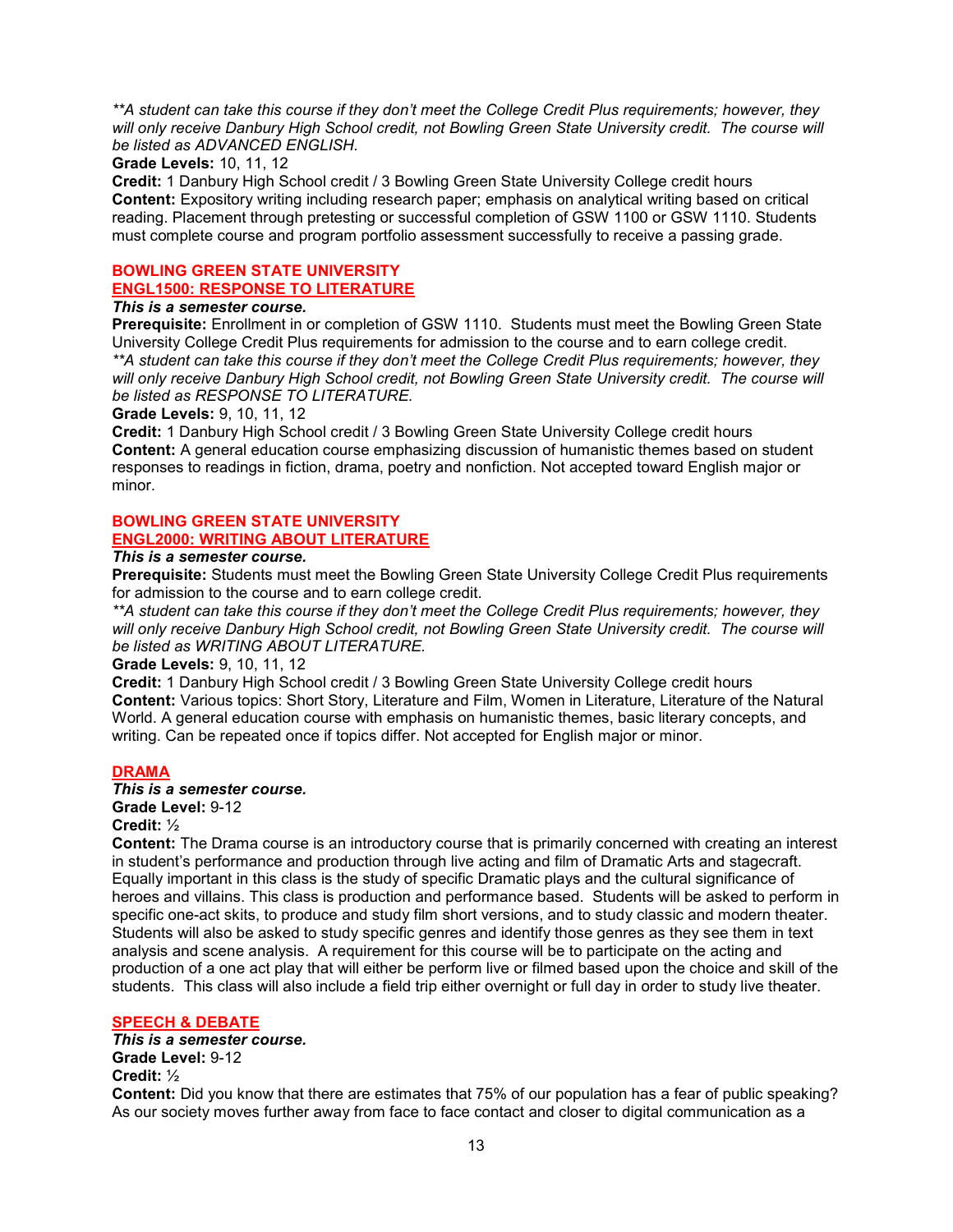normalized means of communication, it becomes clear that the critical skill of public speaking needs to be valued and taught. To that end, the Speech and Debate course will focus on giving students the confidence they need to speak publicly. Speech and Debate is an introductory course that covers a variety of styles of public speaking and formal debate. Through research and practice students will become familiar with these styles through instruction, research, and practice. This class will be a strictly performance based class where in students will be required to not only learn the theory of the skill being taught but also perform those skills in the classroom and the auditorium. In Speech and Debate, students will learn how to write, organize, prepare, and deliver digitally quality public speeches. Students will study how to actively persuade, inspire, inform, and engage an audience through the art of public speaking. We will begin by studying the fundamentals of public communication. Next we will learn how to speak articulately when one has time for adequate preparation. Students will also learn to think quickly and speak with little preparation. Finally, students will learn how to argue their points effectively through debate. Students will also learn the critical skill of evaluating speeches and give direct and specific feedback to one another based on a specific rubric.

#### **LITERATURE OF WAR**

*This is a semester course.* **Grade Level:** 9-12 **Credit:** ½

**Content:** The Literature of War class primarily concerns itself with the significance and importance of the literature that is produced about, because of and as a result of Human Conflict. The class surveys literature throughout human history (Ancient Greece to Modern Warfare) and analyzes the specific themes and attributes that are germane to all literature surrounding war regardless of time period and culture. We will read different genres of literature including first person letters, battle accounts, government propaganda, and third person researched historical accounts as well as historical fiction. This class requires a large volume of reading and a high interest in History and Human conflict. Students are expected to be able to write about and present their analysis of the readings.

#### **LITERATURE OF SPORT**

*This is a semester course.* **Grade Level:** 9-12 **Credit:** ½

**Content:** This class primarily will focus on the literature that surrounds American Sport. This will include a survey of both fiction and nonfiction, which includes sports articles, game analysis, sports marketing and the cultural importance of Sports in the American Identity. We will also read several novels in this class that include biographies, first person nonfiction novels as well as fictional third person and historical fiction. Students re expected to read on their own and write essays and be able to analyze their readings and present them to the class. This class will include a field trip to a sporting event and individual students attending a Danbury sporting event and requires students to write about that event from the perspective of a sports journalist or analyst. (This class can also be taught in conjunction with or cotaught with Mr. Keller's *Analysis of American Football*.)

# **WORLD LANGUAGES**

#### **Spanish 1**

**Prerequisite:** Grade 8 only – must have a B average or higher in current English class **Grade Level:** 8-12

#### **Credit:** ½ each semester

**Content:** This course introduces students to many aspects of Spanish language and Hispanic culture. Students will gain the foundational skills that will enable them to begin to speak, listen, read and write in basic Spanish. Additional emphasis will be placed on the development of 21st century technology skills and classroom-to-career connections.

#### **Spanish 2**

**Prerequisite:** successful completion of Spanish 1 **Grade Level:** 9-12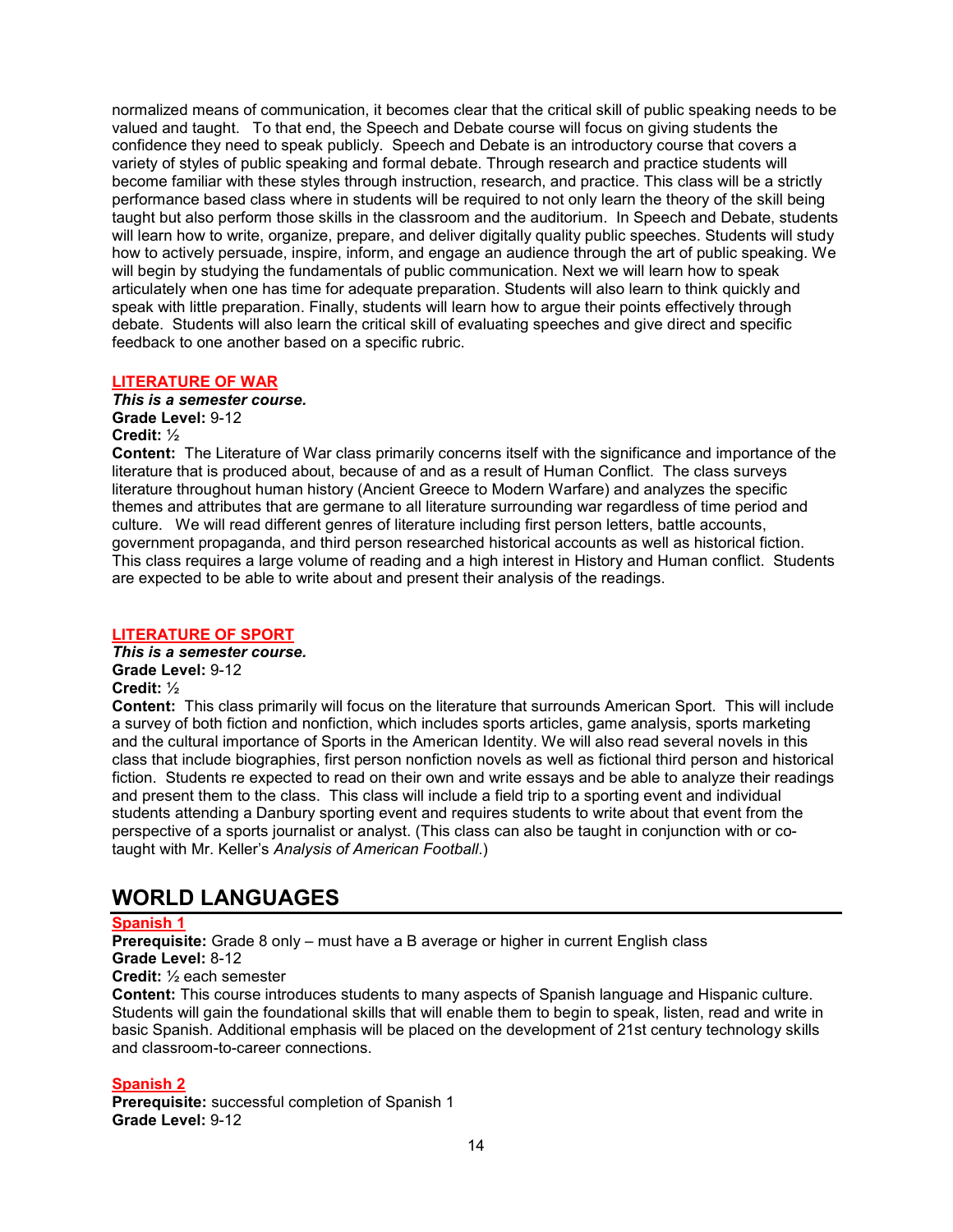**Credit:** ½ each semester

**Content:** Part two of the basic elements of Spanish, Spanish 2 further develops the skills learned in Spanish 1. Additional emphasis will be placed on the development of 21st century technology skills and classroom-to-career connections.

#### **Spanish 3**

**Prerequisite:** successful completion of Spanish 2 **Grade Level:** 10-12 **Credit:** ½ each semester

**Content:** This is a course that goes beyond the basics of Spanish and into the more complex uses of the language. Emphasis will be placed on speaking and writing in both formal and informal settings. Successful completion of this course will leave students well prepared for college-level Spanish courses.

#### **Spanish 4**

**Prerequisite:** successful completion of Spanish 3 **Grade Level:** 11-12 **Credit:** ½ each semester

**Content:** This is an advanced course that will challenge students to fine tune their language capabilities. Emphasis will continue to be placed on speaking and writing, as well as on advanced reading practice.

# **MATHEMATICS**

#### **ALGEBRA 1**

#### **Grade Level:** 9-12

**Credit:** ½ each semester

**Graphing Calculator (Texas Instruments; TI-83 or TI-84) required** 

Content: Involves the extended use of adding, subtracting, multiplying, and dividing into functional and abstract areas of linear and quadratic equations. Factoring inequalities, exponential and radical expressions, and problem solving techniques will be stressed. This is a college preparatory class. **GEOMETRY**

**Prerequisite:** Algebra 1

**Grade Level:** 9-12

**Credit:** ½ each semester

#### **Graphing Calculator (Texas Instruments; TI-83 or TI-84) required**

**Content:** This is a course to develop logical thinking by means of constructing proofs through deductive reasoning. Two and three-dimensional Euclidean concepts, coordinate geometry, properties of triangles and circles, and geometric constructions will be emphasized. This is a college preparatory course.

#### **PRE-ALGEBRA 2**

**Prerequisite:** Algebra 1 & Geometry **Grade Level:** 11-12

**Credit:** ½ each semester

#### **Graphing Calculator (Texas Instruments; TI-83 or TI-84) required**

**Content:** This course continues the topics presented in Algebra I and Geometry and elaborating upon them through applications in real world examples. Additional topics covered include right triangle trigonometry, statistics and probability, and graphing techniques of functions. The purpose of this course is to prepare the students to continue the following year into Algebra II for their 4th mathematics credit. This course will also give students the review needed to retake the Algebra 1 and/or Geometry Ohio State Test (end of course exam).

#### **ALGEBRA 2**

**Prerequisite:** Pre-Algebra 2 **Grade Level:** 11-12 **Credit:** ½ each semester **Graphing Calculator (Texas Instruments; TI-83 or TI-84) required Content:** Extends the previous concept of mathematical experiences to prepare students to identify and solve those responsible and social phases of the more advanced technological processes. It is a study of the structure of the systems of real and complex numbers and the techniques of algebra and trigonometry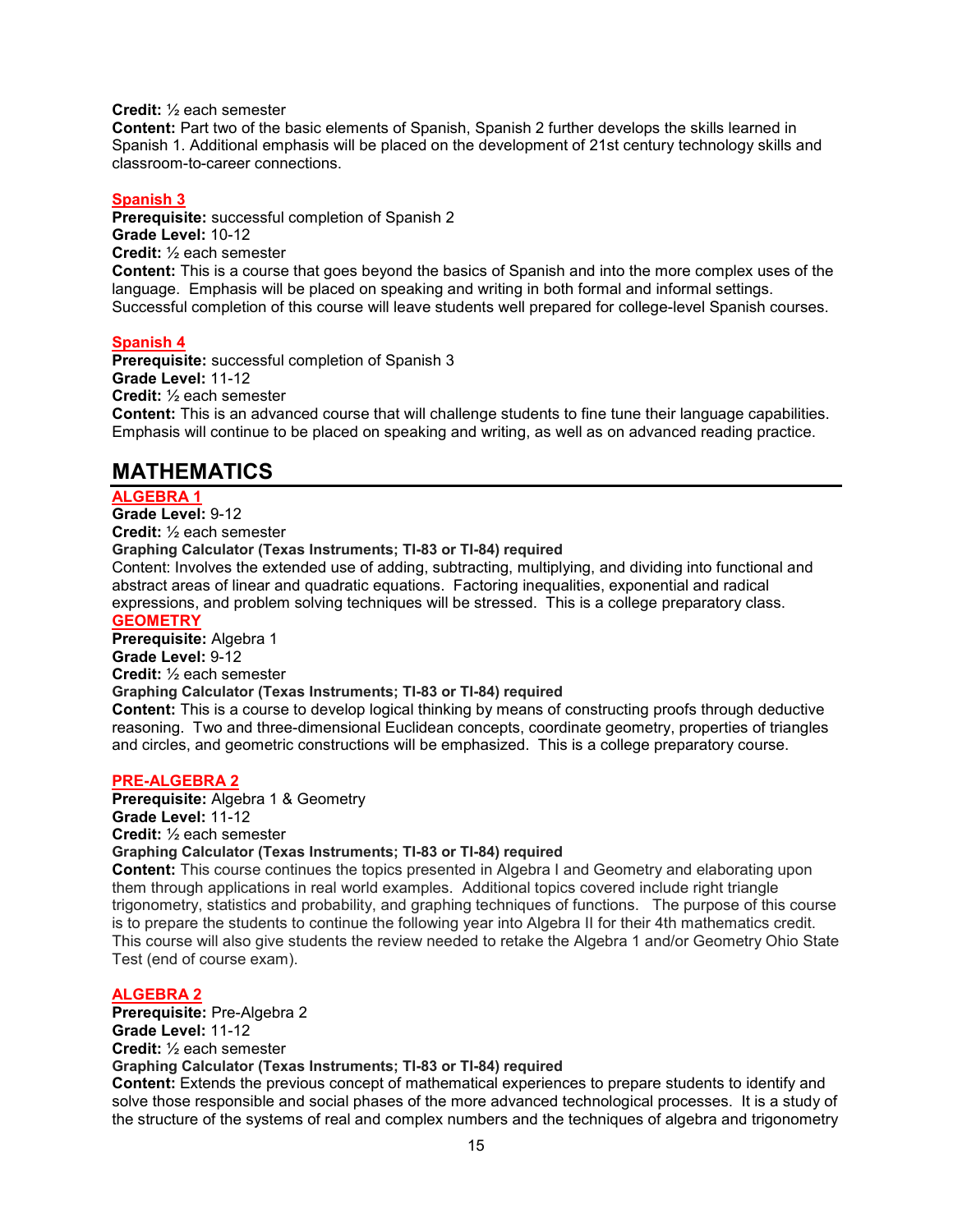as reflections of this structure. The function concept, logarithms, sequence series, and quadratic relations will be stressed.

#### **CP ALGEBRA 2**

**Prerequisite:** Algebra 1 & Geometry **Grade Level:** 10-12 **Credit:** ½ each semester **Graphing Calculator (Texas Instruments; TI-83 or TI-84) required** 

**Content:** Extends the previous concept of mathematical experiences to prepare students to identify and solve those responsible and social phases of the more advanced technological processes. It is a study of the structure of the systems of real and complex numbers and the techniques of algebra and trigonometry as reflections of this structure. The function concept, logarithms, sequence series, and quadratic relations will be stressed. This course may be taken concurrently with Geometry. Admission into two math classes at the same time requires the permission of the math department and principal.

#### **TRIGONOMETRY & PRE-CALCULUS**

**Prerequisite:** C average in Algebra 2 **Grade Level:** 11-12 **Credit:** ½ each semester **Graphing Calculator (Texas Instruments; TI-83 or TI-84) required Content:** This advanced mathematics class is geared to prepare the student for college oriented work. Major emphasis will be placed on logic concepts, abstract algebra pertaining field and groups, vector notation, basic terms of calculus such as derivative and integration, and study of polynomial, circular, and trigonometric functions.

#### **SENIOR MATH**

**Grade Level:** 12

**Credit** ½ each semester

**Graphing Calculator (Texas Instruments; TI-83 or TI-84) required** 

**Content:** Senior Mathematics provides a general survey of mathematical topics that are useful in our contemporary world. The purpose of the course is to help seniors gain mathematical literacy by showing them how mathematics can be applied to everyday life. The course addresses the core content skills and mathematical practices covered in the Common Core State Standards of Mathematics. Seniors completing the course should be prepared for non-remedial college mathematics courses as well as for training programs for career-level jobs. The course will provide problem-based and project-based activities that may require Algebra 2 level mathematics.

#### **ELEMENTARY STATISTICS (for high school credit)**

**Graphing Calculator (Texas Instruments; TI-83 or TI-84) required**

**Prerequisite:** Students must have successfully completed Algebra II*.*

**Grade Level:** 11-12

**Credit:** ½ each semester

**Content:** This course is a study of descriptive and inferential statistics utilizing only rudimentary skills of arithmetic and algebra. Elementary probability, measures of central tendency, measures of variability, confidence intervals, and hypothesis testing will be covered.

#### **UNIVERSITY OF FINDLAY MATH123 – ELEMENTARY STATISTICS**

**Graphing Calculator (Texas Instruments; TI-83 or TI-84) required.**

**Prerequisite:** Students must meet University of Findlay College Credit Plus requirements to earn college credit.

*\*\*A student can take this course if they don't meet the College Credit Plus requirements; however, they will only receive Danbury High School credit, not University of Findlay credit. The course will be listed as Elementary Statistics.*

**Grade Level:** 11-12

**Credit:** 1 Danbury High School Credit / 3 University of Findlay credit hours **Graphing Calculator (Texas Instruments; TI-83 or TI-84) required**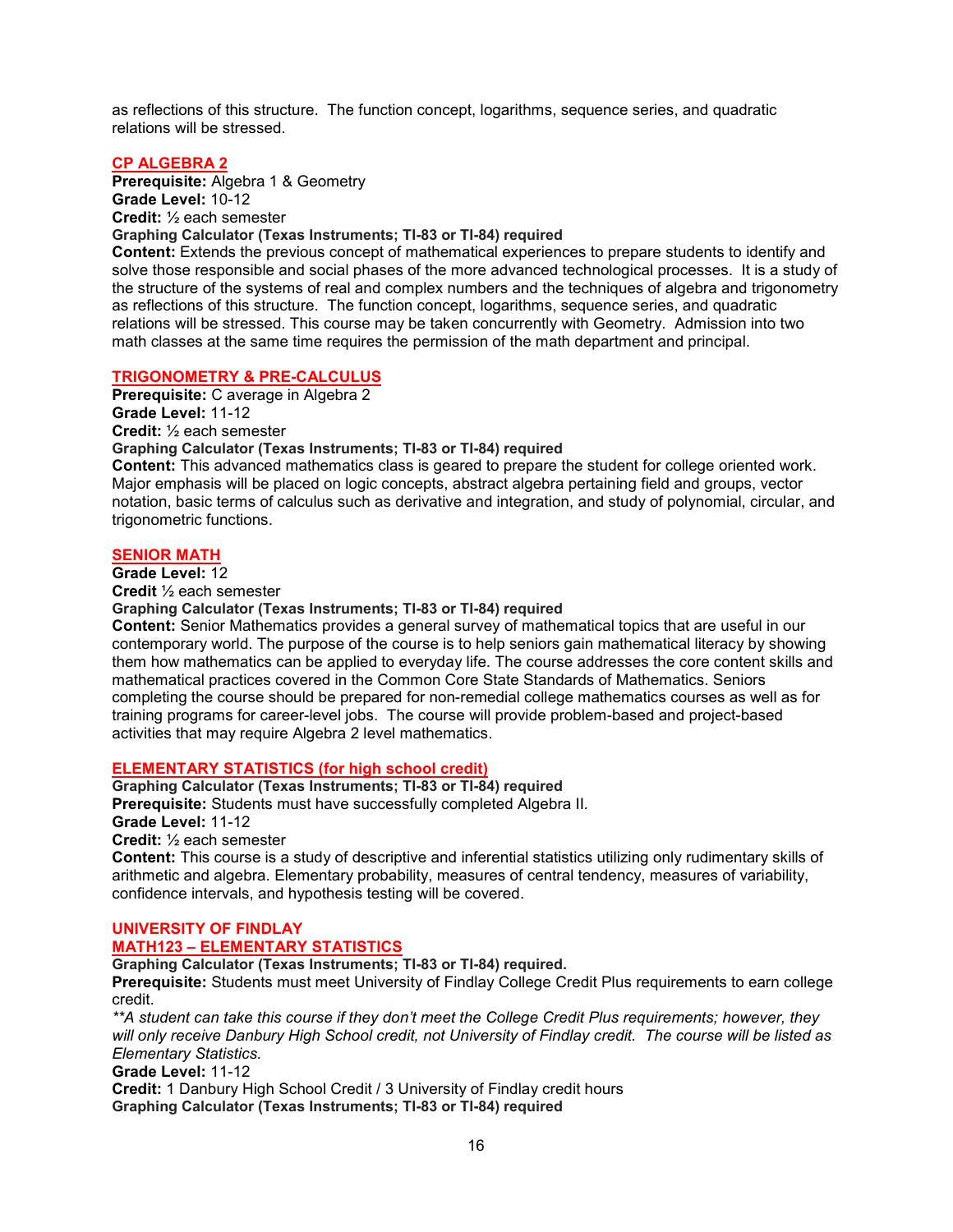**Content:** This is a first course in the study of descriptive and inferential statistics utilizing only rudimentary skills of arithmetic and algebra. Elementary probability, measures of central tendency, measures of variability, confidence intervals, and hypothesis testing.

#### **UNIVERSITY OF FINDLAY**

#### **MATH141 – COLLEGE CALCULUS 1**

**Graphing Calculator (Texas Instruments; TI-83 or TI-84) required.**

**Prerequisite:** Students must meet University of Findlay College Credit Plus requirements to earn college credit.

*\*\*A student can take this course if they don't meet the College Credit Plus requirements; however, they will only receive Danbury High School credit, not University of Findlay credit. The course will be listed as College Calculus.*

#### **Grade Level:** 11, 12

**Credit:** 1 Danbury High School Credit / 4 University of Findlay credit hours

**Content:** This course is an introduction to a graphical, numerical, and symbolic approach to differential and integral calculus of one variable. Topics cover the rate of change of a function, limits, continuity, rules of differentiation, and definite and indefinite integrals. Applications to the study of motion, optimization, and related concepts in other areas of the natural and social sciences are included.

The calculus course makes extensive use of plane geometry and algebra. Added to these is the notion of limit and limiting processes. This course will discuss the derivative and the integral. A semester exam will be given at the end of the first semester. **The student must earn a C- or better in the course to receive credit from the University of Findlay.** This is a very intensive, college-level course. The second semester will continue with material normally covered in a second semester college Calculus course. *Students may not drop this course at the semester.*

### **MUSIC**

#### **INSTRUMENTAL MUSIC (BAND)**

**Prerequisite:** Teacher Approval

**Grade Level:** 9-12

**Credit:** ½ each semester

**Content:** The purpose of Instrumental Music is to develop sensitivity to the beautiful things in life through music and to teach an understanding of many types of music through rehearsals, performances, and working together as a group. Also included is the teaching of various technical aspects of the individual instruments, hoping to develop a lifelong interest in the arts. Another important purpose is to serve the school and to interest community through participation in its functions. Participation in Band activities is a requirement of the course. Activities can be divided into three groups – curricular, co-curricular, and extra-curricular as follows: curricular – concert band (includes performances), marching band (includes performances), after school rehearsals, sectional rehearsals, others as announced; co-curricular – solo and ensemble contest, participation in music festivals; extra-curricular – pep band, stage band. (Participation in the co-curricular and extra-curricular aspects of the band program is voluntary and has no effect on the student's grade. A certain level of participation in the co-curricular and extra-curricular activities is required to earn a band letter or award.)

#### **VOCAL MUSIC (CHOIR)**

**Prerequisite:** Teacher Approval **Grade Level:** 9-12

**Credit:** ½ each semester

**Content:** A variety of vocal music from the 16th century to contemporary popular music is available for study during the school year. The emphasis, however, is on popular and sacred music from the 20th century. Music reading, basic theory, and music history are included. Participation in concerts and rehearsals is a requirement of the course. Concerts include chorus festivals, Cabaret, Christmas and spring concerts, as well as other performances and rehearsals as announced. Choir activities can be divided into three groups – curricular, co-curricular, and extra-curricular as follows: curricular – concerts, Cabaret (full chorus selections), Cabaret rehearsals; co-curricular – solo and ensemble contest, participation in music festivals; extra-curricular – Cabaret solos and small group selections. (Participation in the co-curricular and extra-curricular aspects of choir is voluntary and has no effect on a student's grade. A certain level of participation in those activities is required to earn a chorus letter or award.)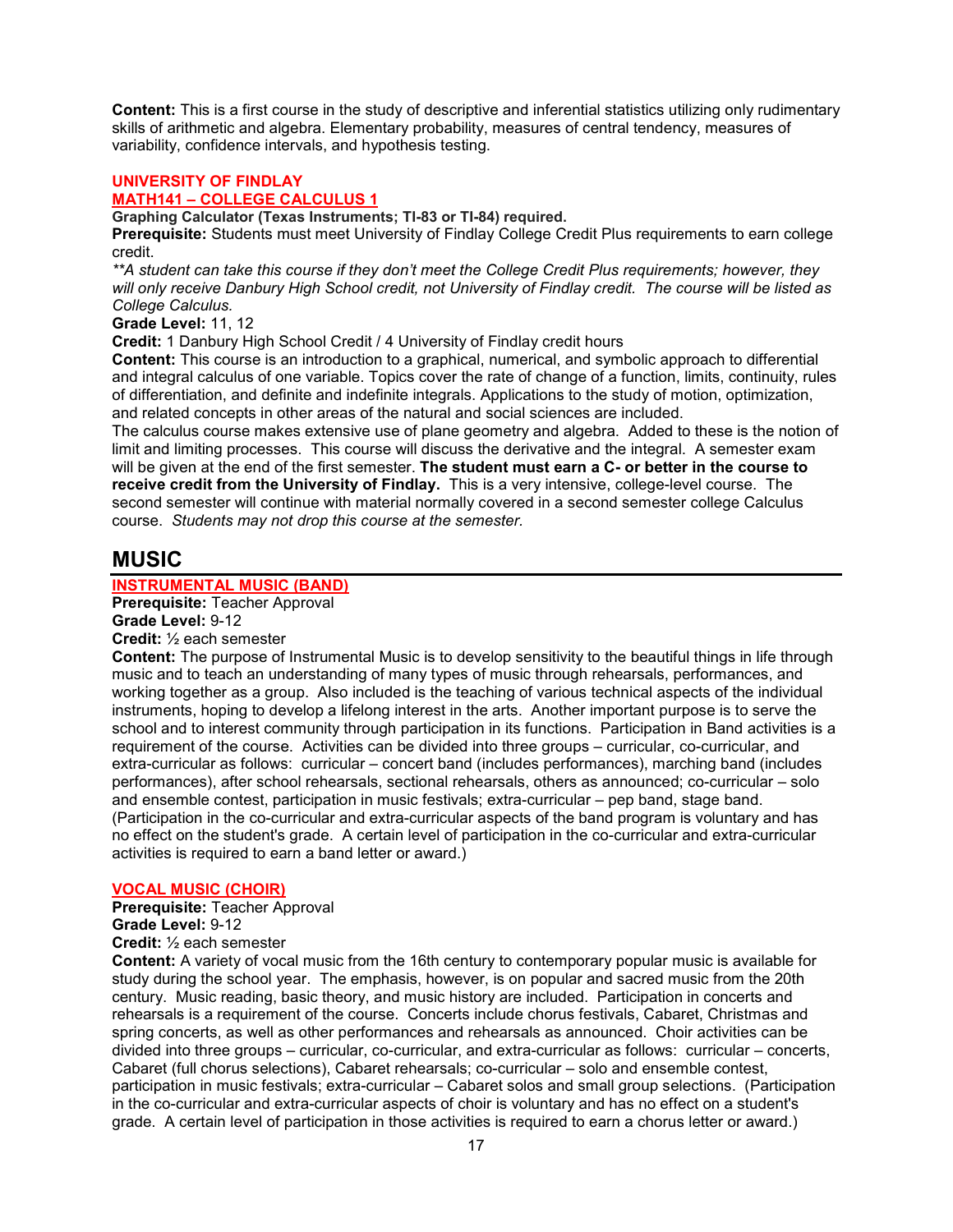# **PHYSICAL EDUCATION AND HEALTH**

**PHYSICAL EDUCATION**

*Required for graduation.* **Grade Level:** 9-12

**Credit:** ¼ each semester

**Content:** The purpose of this course is to provide students with developmentally appropriate learning opportunities with meaningful content and instruction. All students will develop health-related fitness, physical competence, cognitive understanding and positive attitudes about physical activity that promotes a healthy and physically active lifestyle.

#### **ADVANCED PHYSICAL EDUCATION**

#### **Grade Level:** 10-12

**Credit:** ¼ each semester

**Content:** The purpose of the course is to enhance physical, mental, and social health. The course emphasizes lifetime recreational activities, using school and community resources within the structure of the school day. Nutrition and rest are also covered as part of total well-being. Typical areas covered include nutrition and the athlete, fitness, tennis, softball, and swimming.

#### **HEALTH**

*Required for graduation. This is a semester course.* **Grade Level:** 9-12 **Credit:** ½

**Content:** This course focuses on the understanding of and the proper attitudes toward living in a lifelong healthful environment. The course concentrates on total well-being, intertwining balance of physical, mental, and social health through the focus of the following topics: exercise and fitness, nutrition, drugs (legal/illegal), alcohol, tobacco, human sexuality, STDs, human relations, and changes and advances in the medical field.

# **SCIENCE**

#### **PHYSICAL SCIENCE**

**Grade Level:** 9-12

**Credit:** ½ each semester

**Content:** This course is designed to develop student interest in scientific matters and appreciation of the contributions of science to modern living. Students are introduced to elementary physics, chemistry, biology, and earth science in addition to the latest technological advances.

#### **BIOLOGY**

**Grade Level:** 9-12

**Credit:** ½ each semester

**Content:** This course stresses biological continuity (cellular level), biochemistry (gene technology), environment (ecosystems), and the diversity of life. The course includes a lab where microscopes and utilization of our computer facility will be prevalent. In the first semester, nomenclature and biochemistry will be the focal point. In the second semester, we will explore the five kingdoms of life.

#### **UNIVERSITY OF FINDLAY**

#### **BIOL102 – INTRODUCTION TO BIOLOGICAL SCIENCES**

**Prerequisite:** must meet the University of Findlay College Credit Plus requirements to earn college credit *\*\*A student can take this course if they don't meet the College Credit Plus requirements; however, they will only receive Danbury High School credit, not University of Findlay credit. The course will be listed as Advanced Biology. Teacher approval is required.*

**Grade Level:** 9-12

**Credit: Credit:** 1 Danbury High School Credit / 3 University of Findlay credit hours **Content:** This course is an introduction to all living systems from unicellular organisms to the more complex, multicellular forms of life. Course content includes topics such as mitosis, meiosis, DNA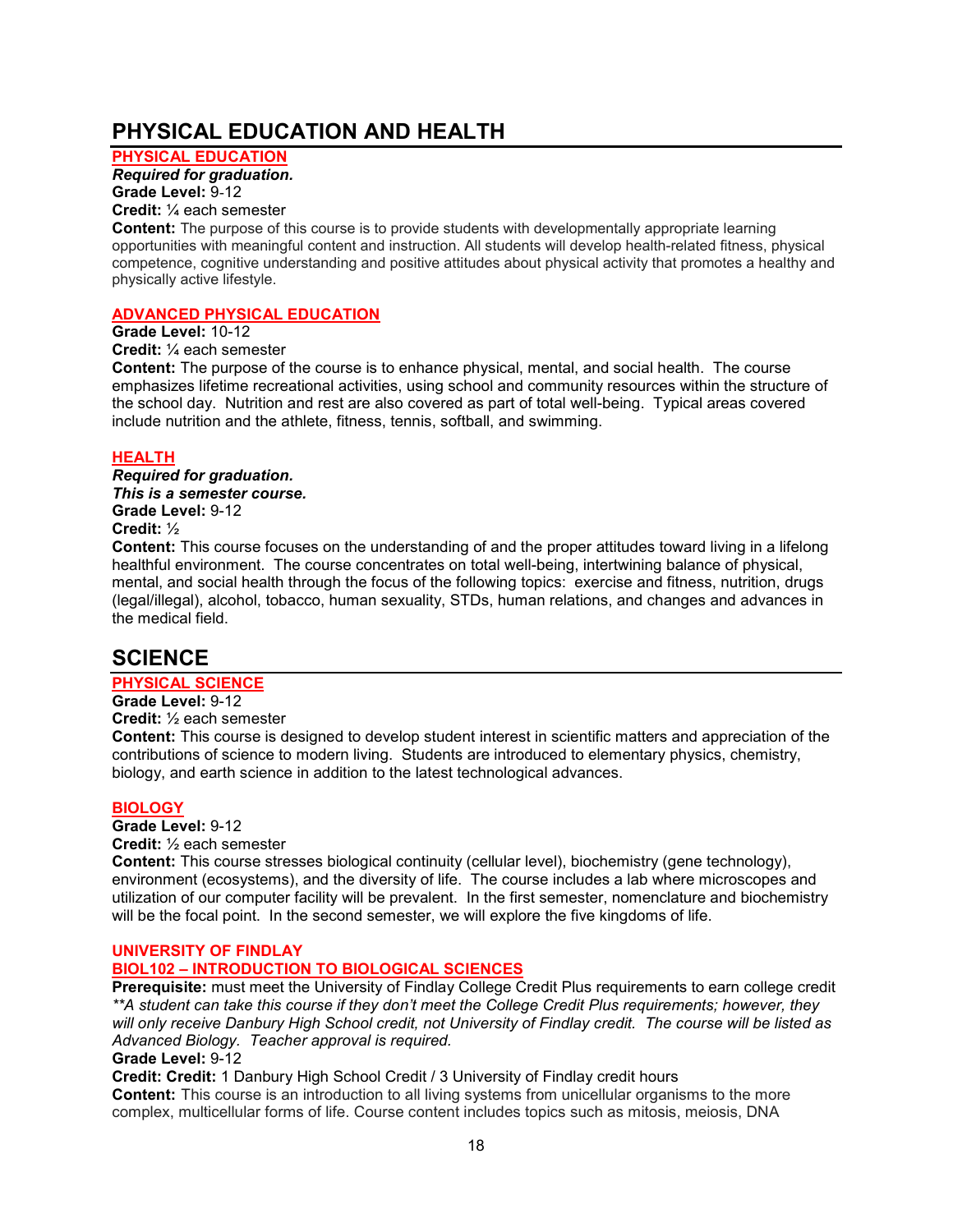structure and replication, cellular theory, Evolution, Unity and Diversity of Life, and Genetics.

#### **UNIVERSITY OF FINDLAY**

#### **BIOL201 – INTRODUCTION TO ANATOMY & PHYSIOLOGY**

**Prerequisite:** Students must meet the University of Findlay College Credit Plus requirements to earn college credit.

*\*\*A student can take this course if they don't meet the College Credit Plus requirements; however, they will only receive Danbury High School credit, not University Findlay credit. The course will be listed as INTRO TO ANATOMY & PHYSIOLOGY.* 

#### **Grade Level:** 9-12

**Credit:** 1 Danbury High School Credit (½ each semester) / 3 University of Findlay credit hours **Content:** This course offers an introduction to the structure and working of the human body with emphasis on how structure makes function possible and disruptions in either leads to disease. Special emphasis will be placed on the musculoskeletal, nervous, cardiovascular, and respiratory systems. The health risks associated with current behavioral and societal issues will be discussed, including drug and alcohol use, smoking, HIV, eating disorders, obesity, heart disease, etc.

# **UNIVERSITY OF FINDLAY**

#### **ESOH100 – ENVIRONMENT & SOCIETY**

#### *This is a semester course.*

**Prerequisite:** must meet the University of Findlay College Credit Plus requirements to earn college credit *\*\*A student can take this course if they don't meet the College Credit Plus requirements; however, they will only receive Danbury High School credit, not University of Findlay credit. The course will be listed as ENVIRONMENT & SOCIETY.* 

#### **Grade Level:** 9-12

**Credit:** 1 Danbury High School Credit / 3 University of Findlay credit hours

**Content:** Environment and Society studies the dependency of humans on their natural environment while emphasizing conservation, sustainability, and energy efficiency. The course initially examines the structure and function of ecosystems. The course then examines man's impact upon ecosystems and public health by identifying various sources of air contaminants, water contaminants, and soil contaminants and the composition of municipal and industrial waste. The course concludes with an examination of society's use of and dependency upon energy and the fuels used to generate power and electricity, including fossil fuels, nuclear fuels, and alternative energy sources (solar, wind, hydro, and geothermal). Current writings and events related to the environment are identified and discussed. Public officials and governmental bodies and processes that protect human health and the environment are also examined. Environmental Science incorporates Biology, Chemistry, Physics and Physical Geology and introduces students to key concepts, principles and theories within environmental science. Investigations are used to understand and explain the behavior of nature in a variety of scenarios. The course features analysis of environmental concepts and real world applications.

#### **OWENS COMMUNITY COLLEGE**

#### **PHY250: GENERAL PHYSICS / LECTURE & LAB**

**Prerequisite:** Students must meet the Owens CC College Credit Plus requirements to earn college credit.

*\*\*A student can take this course if they don't meet the College Credit Plus requirements; however, they will only receive Danbury High School credit, not Owens Community College credit. The course will be listed as GENERAL PHYSICS.* 

**Grade Level:** 9-12

**Credit:** 1 Danbury High School Credit / 5 Owens Community College credit hours

**Content:** This algebra and trigonometry-based course covers mechanics, heat and thermodynamics. A weekly laboratory session supplements the lectures.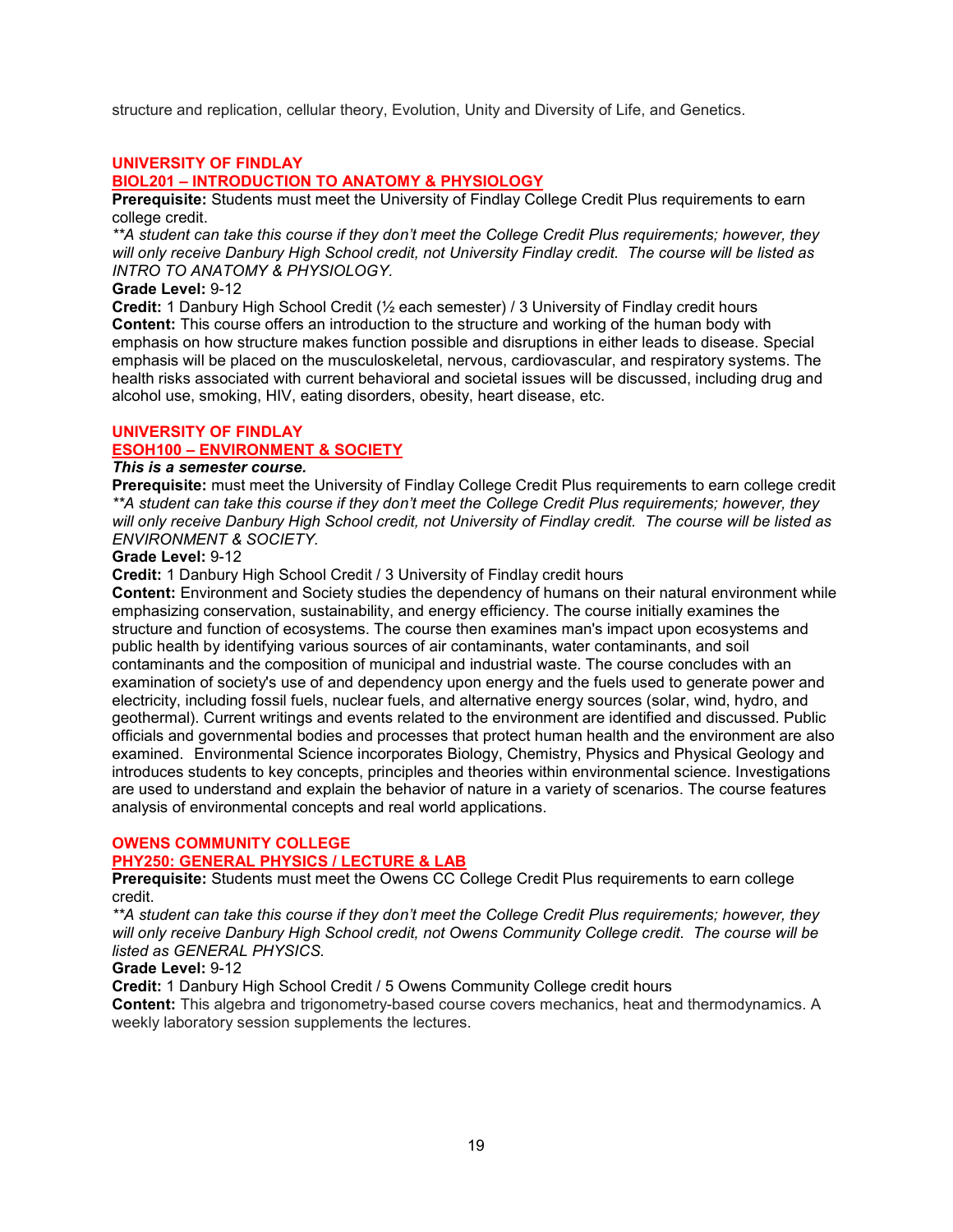#### **UNIVERSITY OF FINDLAY CHEM111 – BASIC CHEMISTRY / LECTURE & LAB**

**Prerequisite:** Students must meet the University of Findlay College Credit Plus requirements to earn college credit.

(It is recommended students take BIOL1040 – Introduction to Biology, offered at Danbury, prior to enrolling in this course.)

*\*\*A student can take this course if they don't meet the College Credit Plus requirements; however, they will only receive Danbury High School credit, not University Findlay credit. The course will be listed as BASIC CHEMISTRY.* 

**Grade Level:** 11-12

**Credit:** 1 Danbury High School Credit (½ each semester) / 4 University of Findlay credit hours **Content:** This course covers basic principles of chemistry designed to give a foundation for the various sciences. Topics include methods of measurement, temperature and heat, atomic structure, bonding, chemical nomenclature, chemical equations, stoichiometry, gas laws, solutions, acids and bases, electrochemistry, and chemical equilibrium.

#### **UNIVERSITY OF FINDLAY**

#### **CHEM130 – GENERAL CHEMISTRY 1 / LECTURE & LAB**

**Prerequisite:** Students must meet the University of Findlay College Credit Plus requirements to earn college credit.

(It is recommended students take CHEM111 – Introduction to Biological Sciences, offered at Danbury, prior to enrolling in this course.)

*\*\*A student can take this course if they don't meet the College Credit Plus requirements; however, they will only receive Danbury High School credit, not University Findlay credit. The course will be listed as GENERAL CHEMISTRY.* 

**Grade Level:** 11-12

**Credit:** 1 Danbury High School Credit (½ each semester) / 4 University of Findlay credit hours **Content:** This course covers general principles of chemistry with emphasis on atomic structure and behavior, mole concept, stoichiometric calculations, quantum theory, chemical bonding, gases, and liquids.

#### **EARTH SYSTEMS SCIENCE**

**Prerequisite:** Biology

**Grade Level:** 10-12 or permission of instructor

**Credit:** ½ each semester

**Content:** The Earth is a dynamic planet. Earth Systems Science will explore geological and biological processes that are necessary for life on earth. Some of the topics that will be explored include, but are not limited to forestry, native tree identification, soils, planetary cycles, navigation, maps and processes that make the Earth healthy and sustainable. Along with researching current issues of our time, this course will utilize the Project WILD and Project WET, which are Wildlife curriculums that are sponsored by the Ohio Division of Natural Resources.

#### **ANATOMY / PHYSIOLOGY**

*This is a semester course.* **Prerequisite:** 2.75 Cum GPA or teacher approval **Grade Level:** 10-12 **Credit:** ½

**Content:** This course is an introduction to Anatomy and Physiology with a focus on Health Careers. Topics will include body structure of the human body, body planes, directions, and cavities, skeletal systems, muscular systems, and nervous systems. We will also cover history and trends of health care and careers and legal and ethical responsibilities of health care providers.

# **SOCIAL STUDIES**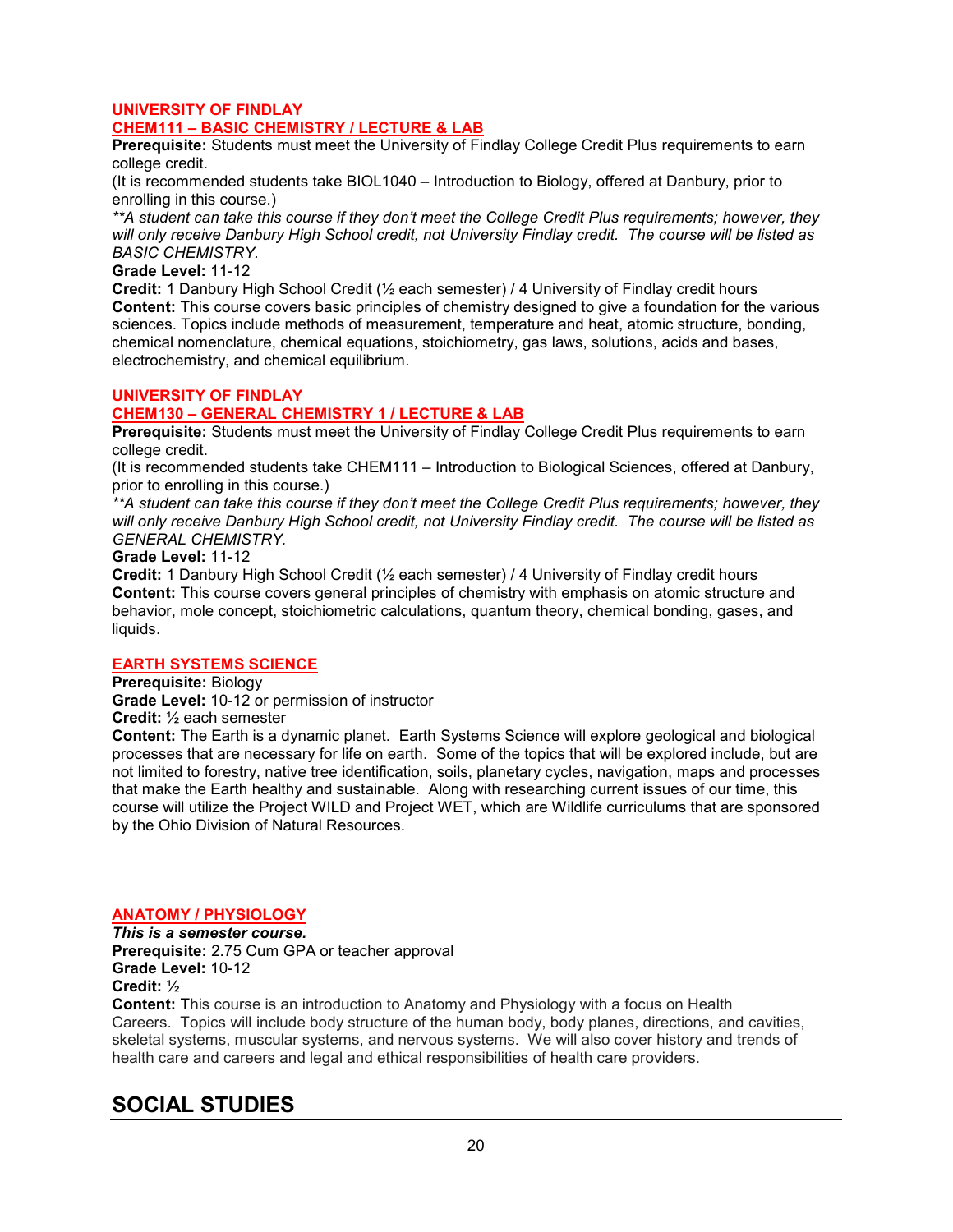#### **WORLD HISTORY**

*Required for graduation.*

**Grade Level:** 9-12

**Credit:** ½ each semester

**Content:** This is a story of man's achievements covering the major areas and civilization of the world with emphasis on Western Europe. It is panoramic in scope extending from the major prehistoric cultures to the present. Stress is also given to political and military history as well as achievements in industry, science, technology, and cultural advances in literature, music, and art.

#### **AMERICAN HISTORY**

#### *Required for graduation.*

**Grade Level:** 10-12

**Credit:** ½ each semester

**Content:** This course is a general survey of our country's history beginning from the end of the Civil War reconstruction period to modern times, noting the significant persons and events that have contributed most to our nation's progress. Several major themes are emphasized and discussed including immigration, organized labor and industry, our social progress and intellectual achievements, and the transformation of the United States from a status as a small dependent nation to the position of world leadership.

#### **AMERICAN GOVERNMENT**

*Required for graduation.* **Grade Level:** Level: 11-12

**Credit:** ½ each semester

**Content:** This course is a study of the agencies through which a State's purposes are formulated and executed. Governmental functions are studied at the national, state, and local levels. It is also the purpose of this course to familiarize the student with his role in his government whether it be a general role, that of a voter, or a more complex role such as an elected official. The study includes the hows, whys, and wherefores, of the individual and his participation in government. The course includes the foundations of the American government system such as the election system, the constitution, federalism and our political system, citizenship and civil rights including fundamental freedoms and equal justice under the law, voter behavior, the electoral process, public opinion and political parties, and the Congress in action and powers of the Congress.

#### **BOWLING GREEN STATE UNIVERSITY HIST1510: WORLD CIVILIZATIONS**

#### **This is a semester course.**

**Prerequisite:** Students must meet the Bowling Green State University College Credit Plus requirements for admission to the course and to earn college credit.

*\*\*A student can take this course if they don't meet the College Credit Plus requirements; however, they will only receive Danbury High School credit, not Bowling Green State University credit. The course will be listed as WORLD CIVILIZATIONS*.

**Grade Levels:** 9, 10, 11, 12

**Credit:** 1 Danbury High School credit / 3 Bowling Green State University College credit hours **Content:** Comparative study of how and why economic, social, political and intellectual factors shaped and defined the history of selected Western and non-Western civilizations in the ancient and medieval periods.

#### **BOWLING GREEN STATE UNIVERSITY HIST1520: THE MODERN WORLD**

#### **This is a semester course.**

**Prerequisite:** Students must meet the Bowling Green State University College Credit Plus requirements for admission to the course and to earn college credit.

*\*\*A student can take this course if they don't meet the College Credit Plus requirements; however, they will only receive Danbury High School credit, not Bowling Green State University credit. The course will be listed as THE MODERN WORLD*.

**Grade Levels:** 9, 10, 11, 12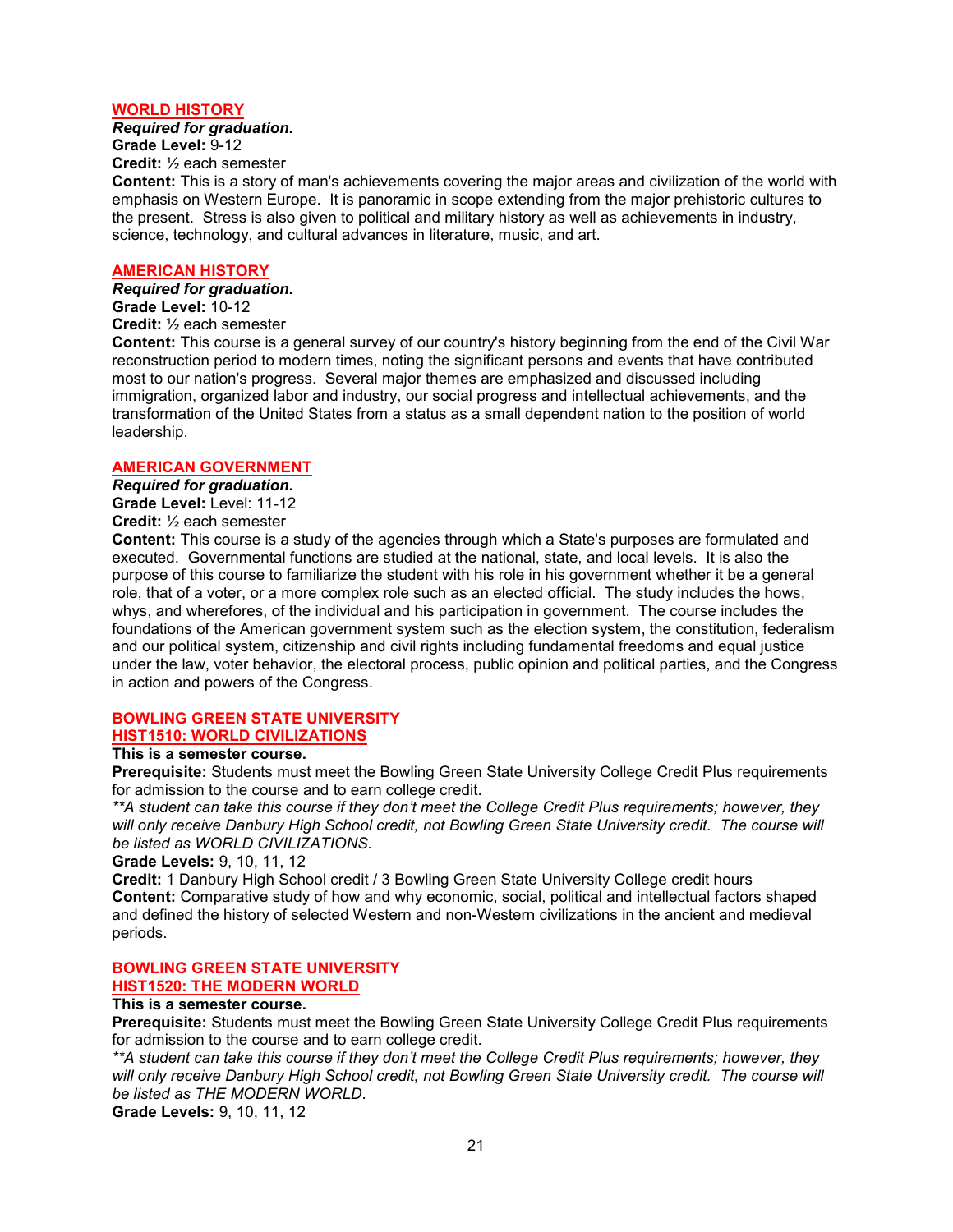**Credit:** 1 Danbury High School credit / 3 Bowling Green State University College credit hours **Content:** Comparative study of how and why selected economic, social, political and intellectual revolutions of the modern world have transformed and are shaping contemporary European and non-Western cultures.

#### **INTERNATIONAL STUDIES**

#### **Grade Level:** 11-12

#### **Credit:** ½ each semester

**Content:** An elective for 11th and 12th grade students. Students will study the culture, economic and governmental systems, and geography of various countries. The emphasis will be on creating a better understanding of the countries and people who make up the global market.

#### **SOCIOLOGY**

#### **Grade Level:** 11-12

**Credit:** ½ each semester

**Content:** Sociology stresses the problems involved in living in our present society along with analyzing man's normal life in society. The purpose of the study is to help young people understand their relationship to the complexity of society as it will help them lead normal, healthy lives by being able to meet and conquer challenges placed before them. Topics include understanding sociology and the tools, techniques, evaluation methods and other procedures sociologists use; culture and its meaning; culture variation; change, values, norm and sanction, etc. Also included are the studies of collective behaviors, social institutions, social problems, mass media, crime, criminals, etc. (Open to seniors first.)

#### **WORLD WAR II: A MILITARY & SOCIAL HISTORY CLASS**

#### **Grade Level:** 10-12

**Credit:** ½ each semester

**Content:** This course examines one of the greatest conflicts in human history. The course will not only trace the historical roots of the war, but also examine the changes in society that came about because of the war and its aftermath. The atomic age, the Holocaust, the liberation of colonial empires will all be examined. Also, through reading, the class will examine some of the historical speculation on various topics regarding the war and the war years.

# **ADDITIONAL ELECTIVES**

#### **OWENS COMMUNITY COLLEGE IPE101: INTRODUCTION TO HEALTH SCIENCE**

#### **This is a semester course.**

**Prerequisite:** Students must meet the Owens Community College admissions requirements for College Credit Plus to be registered for the course and to earn college credit.

#### **Grade Levels:** 9, 10, 11, 12

**Credit:** 1 Danbury High School credit / 3 Owens Community College credit hours

**Content:** Describes healthcare careers including scope of practice, professional credentialing, state licensure, employment opportunities and continuing education requirements. Discusses expected professionalism of healthcare workers and students including special skills, attitudes, and behaviors. Describes the best practices of students who are successful in healthcare programs. Provides opportunities for inter-professional collaboration.

# **OWENS COMMUNITY COLLEGE**

### **HIT125: LANGUAGE OF MEDICINE**

#### **This is a semester course.**

**Prerequisite:** Students must meet the Owens Community College admissions requirements for College Credit Plus to be registered for the course and to earn college credit.

**Grade Levels:** 9, 10, 11, 12

**Credit:** 1 Danbury High School credit / 3 Owens Community College credit hours

**Content:** Fundamentals of the language for the medical profession. Definitions, pronunciations, spelling and abbreviations of anatomical, symptomatic diagnostic and operative terms pertaining to each anatomical system of the body. Medical terms will also include those pertaining to pharmacology, clinical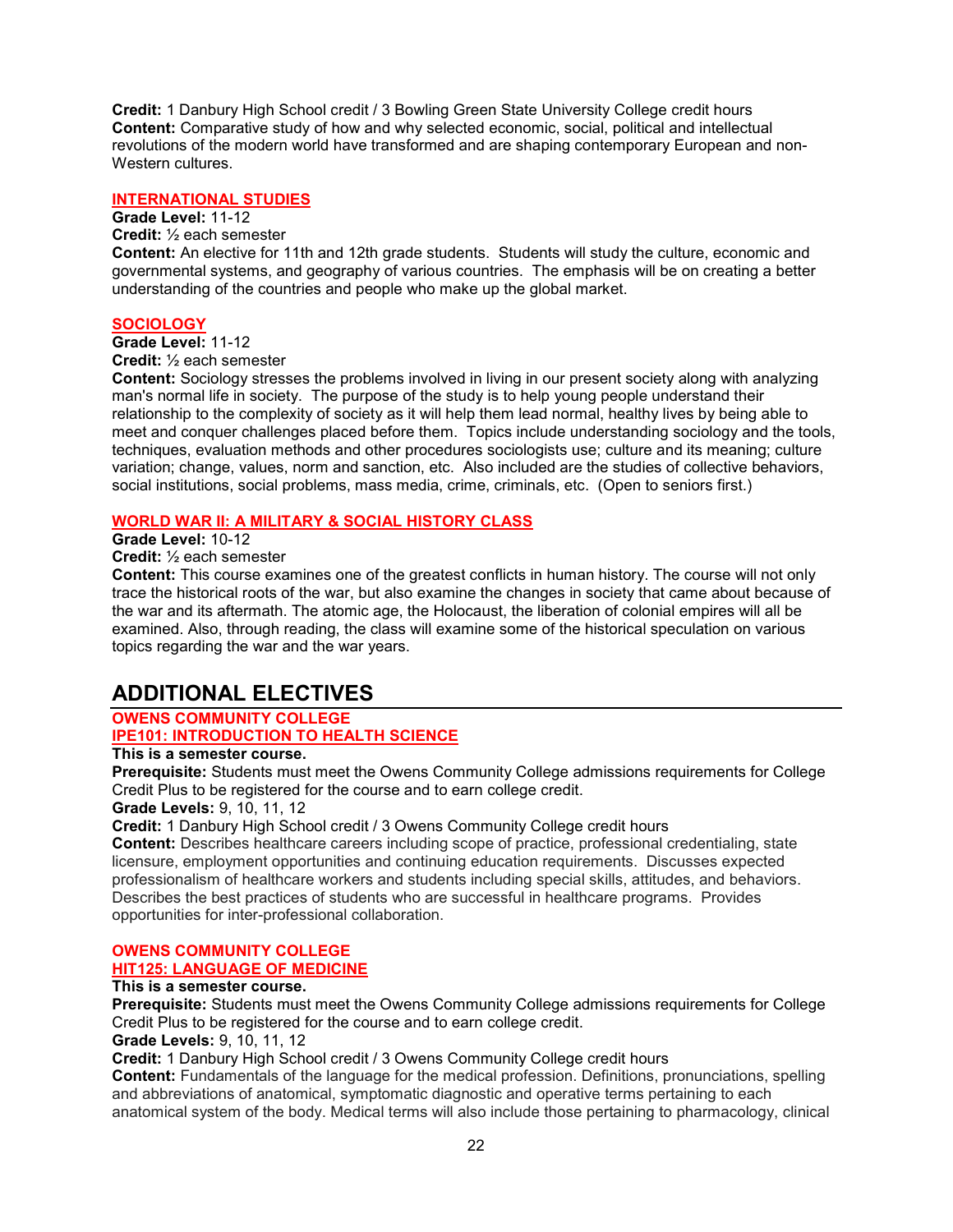laboratory, radiology and pathology. Each body system will cover the structures and functions of that system so the student can relate these to the specialists, pathology and diagnostic and treatment procedures that follow.

#### **TEEN LEADERSHIP CORPS (TLC)**

#### **Grade Level:** 11-12

#### **Credit:** ½ each semester

**Content:** In alignment with the Danbury Local Schools CORE Values, this course is designed to develop and enhance student leadership and problem-solving skills. Furthermore, TLC will empower teens so that they can make a difference in their schools and communities. Students will engage students in a meaningful set of community service activities and, under instructor supervision, will be responsible for planning and participating in events that benefit others.

#### **INTRO TO COACHING**

#### *This is a semester course.*

**Grade Level:** 9-12

#### **Credit:** ½

**Content:** Sports coaching means different things to different people. For some, sports coaching is their job, for others it is a pastime that they willingly give up their time to do on a voluntary basis. Some pursue the academic study of sports coaching for personal attainment or for sharing ideas and information; others pursue the vocational study of sports coaching to acquire certification that demonstrates a particular level of competence. Often coaching is all about improving individual or collective performance, however, receiving sports coaching also offers the space to enjoy participation in sport. In this course, students will explore the necessary communication, time management, relationship building and knowledge needed to be a successful coach. There will not be a focus on one specific sport, but rather all sports and age groups will be reviewed to gain a better understanding of what is expected out of a coach.

#### **CONDITIONING & WEIGHT LIFTING**

*This is a semester course.* **Grade Level:** 9-12 **Credit:** ¼

**Content:** This is a high intensity course designed to meet the needs of motivated students. Students lift weights four days per week with other fitness related activities once a week. Students should expect to work extremely hard and see significant increases in strength and power.

#### **THE ANALYSIS OF FOOTBALL (A SURVEY OF AMERICA'S BILLION DOLLAR GAME)**

*This is a semester course.* **Grade Level:** 9-12 **Credit:** ½

**Content:** In this course, students will begin a study of football as a strategy game from a film perspective. Students will learn specific strategies that are used and what advantage the strategy gives a team. Additionally students will study the economic and cultural effects that the game of football has in America.

#### **CAREER PLANNING**

*This is a semester course.* **Grade Level:** 9-12

#### **Credit:** ½

**Content:** Students will be acquainted with the "world of work" and will learn more about themselves and career opportunities they might be best suited for. They will learn about the types of schooling and training that are available, while also answering the following questions: Who am I?, Where do I want to go? and How do I get there? We will identify different career interests and skills to see how both of those related to their own personal interests and likes. Some general areas of study include: job application basics, personal finance, communications, human relations, time management, decision making, resume building, interviewing, job attitudes and ethics in the workplace.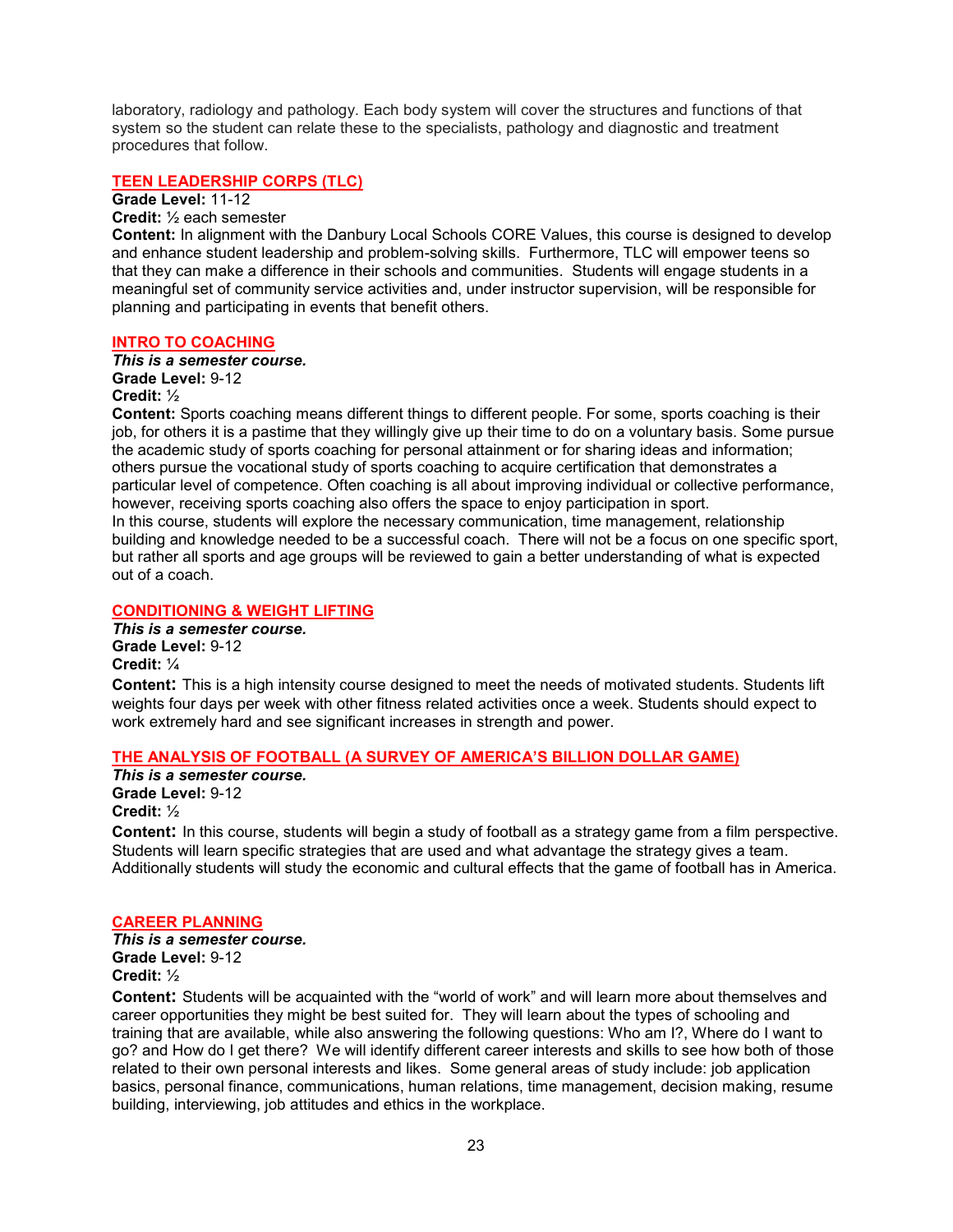#### **ROX (RULING OUR EXPERIENCES)**

*This is a semester course.* **Prerequisite:** Principal Approval **Grade Level:** 9-12 female students

#### **Credit:** ½

**Content:** The ROX (Ruling our Experiences) is an evidence based program that focuses on female empowerment and safety. The curriculum is focused on providing young females with a voice, selfdefense strategies and equipping them with the skills they need to face the challenges presented in today's society. The ROX program will provide students with several insightful activities that will promote their emotional wellbeing and recognition of mental health challenges each student faces.

#### **CAPTAIN'S CLUB**

#### *This is a semester course.*

**Prerequisite:** Principal Approval **Grade Level:** 9-12 male students **Credit:** ½

**Content:** The Captain's Club class is a course for male students that addresses their unique experiences growing up. Objectives of the program revolve around leadership, community, building a vision for yourself, positive empowerment, and activities that continue the development of young men into positive male role models. This class will examine the diverse characteristics of creating personal identity, develop a sense of collaboration among male students, identify characteristics of positive male role models, and to assist students in developing a sense of pride and accountability regarding their individual life choices. Key personal skills that will be developed and reinforced include: peer connectedness, independent thinking skills, understanding the relationship between effort and excellence, and short-term and long-term goal setting.

#### **ACT PREP**

*This is a semester course.* **Prerequisite:** Principal Approval **Grade Level:** 11-12 **Credit:** ½

**Content:** The ACT Prep class is designed to familiarize junior and senior students with the test required for admission by many colleges and universities across the United States. This course will be taught from a certified ACT instructor, who is a teacher at Danbury High School. Well-prepared students are more likely to score higher on the ACT, which may increase their chances of receiving scholarships and enable them to have more options when selecting a college/university. Students will learn test-taking strategies, review English, math, and science content, take practice tests and discover ways to reduce test anxiety and effectively manage their time while taking the test. Within this preparatory class, students will have access to official ACT practice tests and over 2,000 official ACT questions from previous tests.

# **CAREER ENGAGEMENT OPPORTUNITIES (CEO INTERNSHIP)**

#### **Grade Level:** 11-12 (or Principal approval)

#### **Credit:** varies

Danbury High School junior and senior students have an opportunity to earn high school credits for participating in the CEO Internship Program in Ottawa County. The CEO Internship program will provide students with a pathway between school and work. Students develop entry level skills in a specific occupation, practice career management, and prepare for employment all while earning high school credit. The CEO Internship has several benefits: students can earn .5 credits for every 60 hours of internship time (1 credit for 120 hours of internship time), the internship is flexible and presents a widerange of possibilities for hours/schedules (i.e. – can be done afterschool, during school, weekends, etc.) and the internship gives the students an opportunity to "test the waters" of a desired occupation. If you are interested in learning more about the CEO Internship Program, please call the high school office to set up a meeting with the School Counselor.